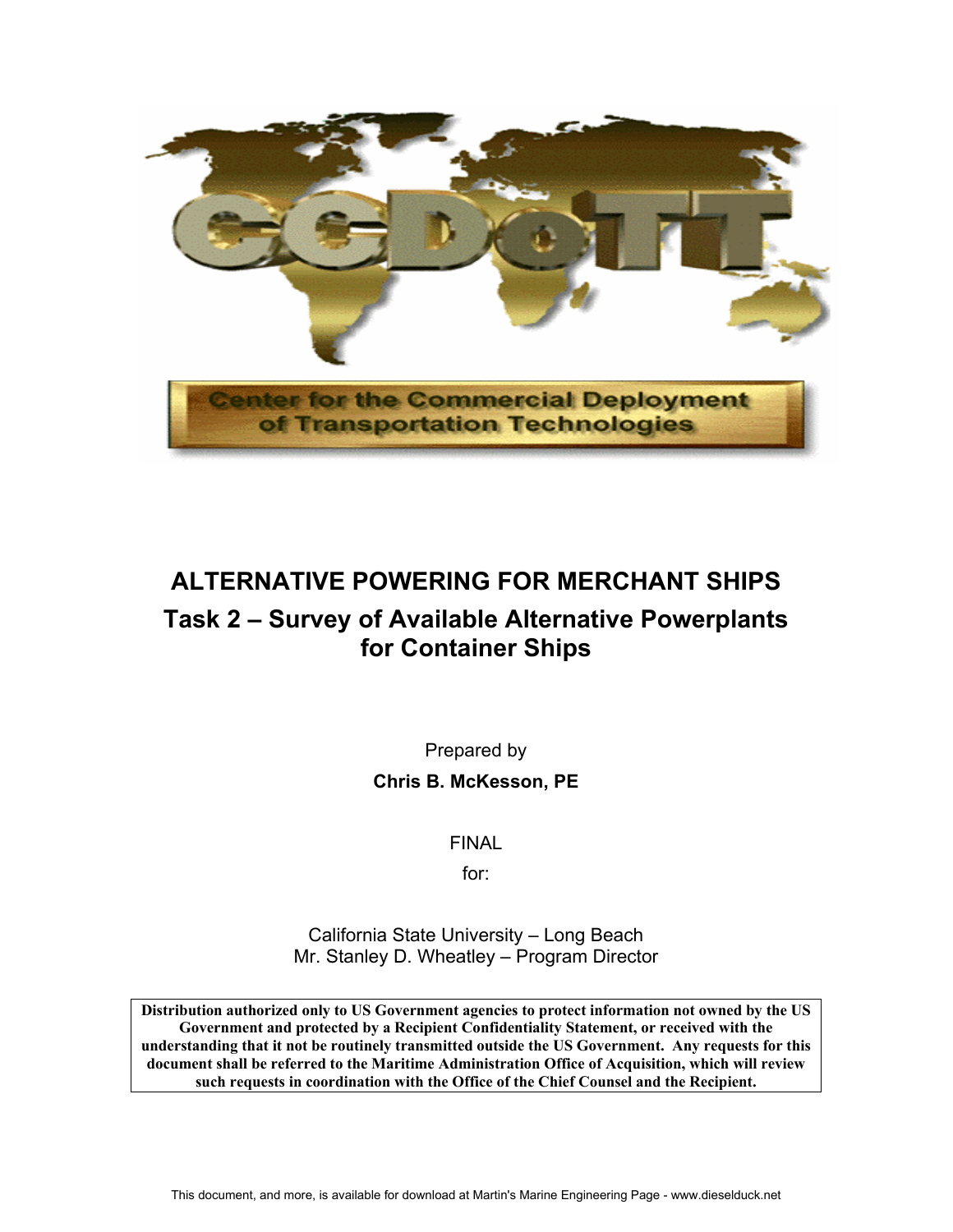# **CONTENTS**

| $\mathbf{1}$   |       |  |  |  |  |  |  |  |
|----------------|-------|--|--|--|--|--|--|--|
|                | 1.1   |  |  |  |  |  |  |  |
|                | 1.2   |  |  |  |  |  |  |  |
| $\overline{2}$ |       |  |  |  |  |  |  |  |
|                | 2.1   |  |  |  |  |  |  |  |
| $\overline{3}$ |       |  |  |  |  |  |  |  |
|                | 3.1   |  |  |  |  |  |  |  |
|                | 3.1.1 |  |  |  |  |  |  |  |
|                | 3.1.2 |  |  |  |  |  |  |  |
|                | 3.1.3 |  |  |  |  |  |  |  |
|                | 3.1.4 |  |  |  |  |  |  |  |
|                | 3.2   |  |  |  |  |  |  |  |
|                | 3.2.1 |  |  |  |  |  |  |  |
|                | 3.2.2 |  |  |  |  |  |  |  |
|                | 3.2.3 |  |  |  |  |  |  |  |
|                | 3.2.4 |  |  |  |  |  |  |  |
|                | 3.3   |  |  |  |  |  |  |  |
|                | 3.3.1 |  |  |  |  |  |  |  |
|                | 3.3.2 |  |  |  |  |  |  |  |
|                | 3.3.3 |  |  |  |  |  |  |  |
|                | 3.4   |  |  |  |  |  |  |  |
|                | 3.4.1 |  |  |  |  |  |  |  |
|                | 3.4.2 |  |  |  |  |  |  |  |
|                | 3.4.3 |  |  |  |  |  |  |  |
|                | 3.4.4 |  |  |  |  |  |  |  |
| 4              |       |  |  |  |  |  |  |  |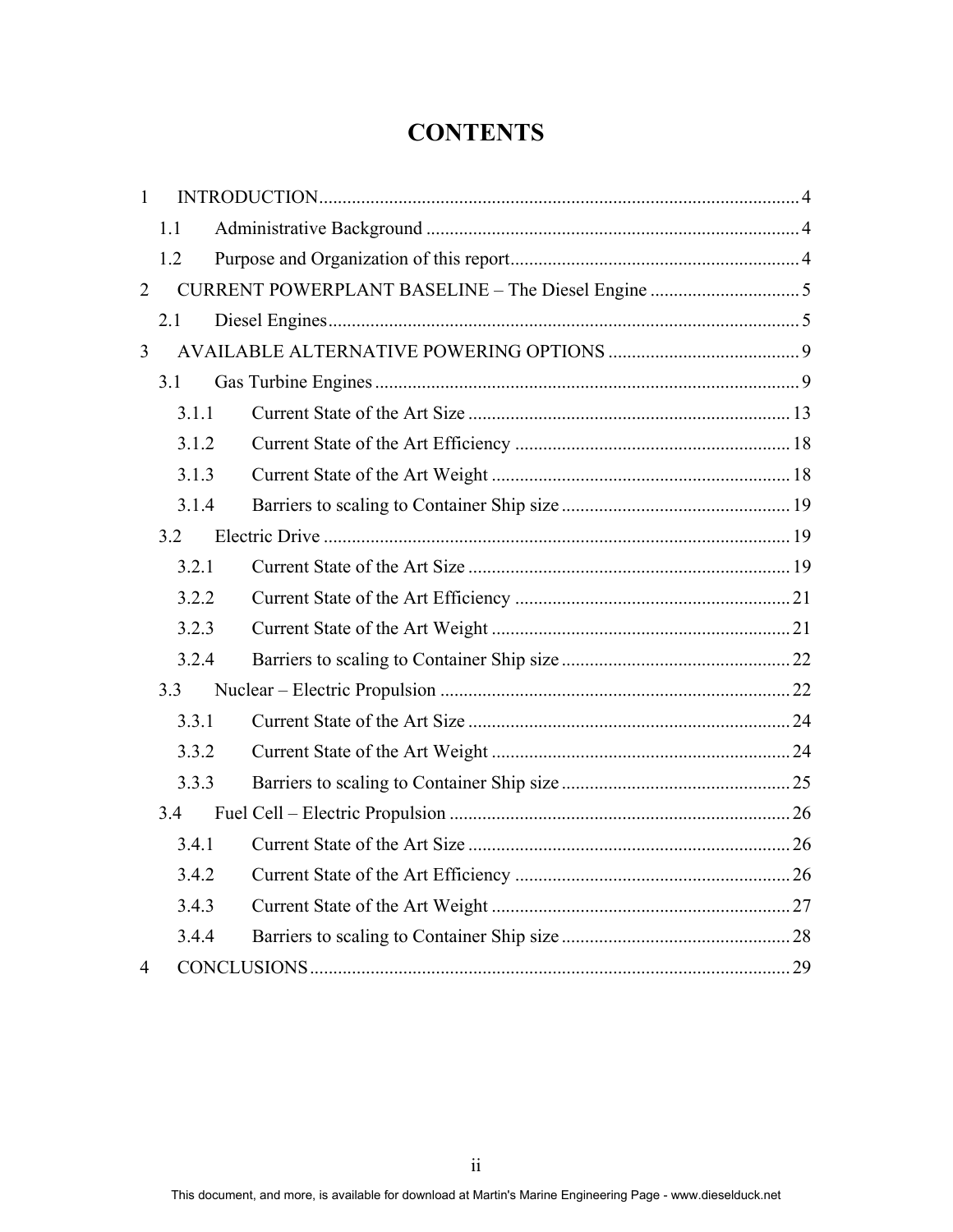#### TABLES

| Table 4 - GT-MHR Propulsion plant weight, compared to diesel plant weight  25 |  |
|-------------------------------------------------------------------------------|--|

## FIGURES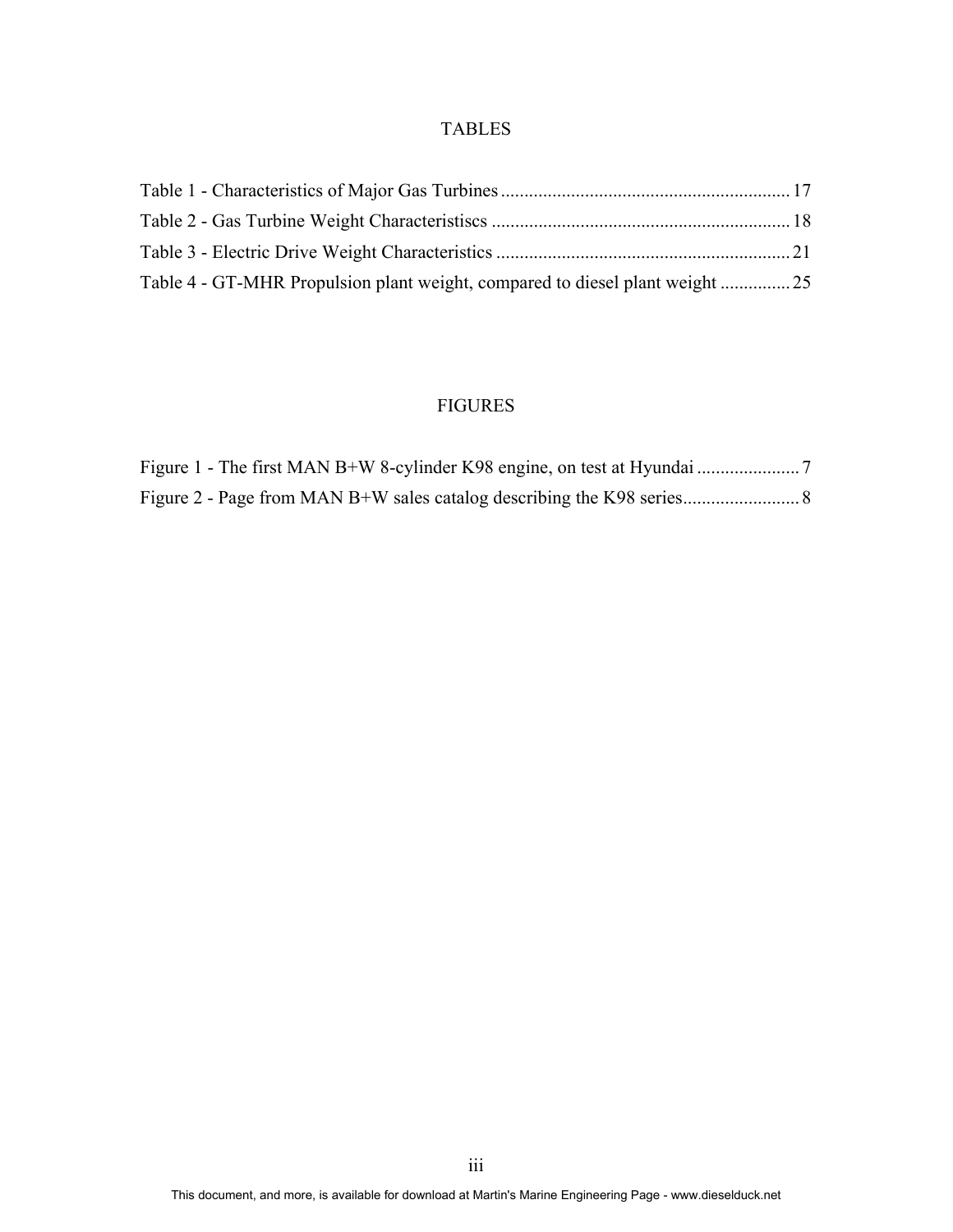# **1 INTRODUCTION**

### *1.1 Administrative Background*

This report was produced by Chris B. McKesson for the Center for Commercial Deployment of Transportation Technology (CCDOTT). The report documents a project to study the economic impact of alternative powering systems for container ships. The concept of the project is to assess whether there is economic incentive to develop alternative powering systems for container ships: Would such systems result in improved shipping economies?

This investigation is referred to as the CCDOTT Alternative Powering for Existing Ships project.

There is a similar CCDOTT project conducted simultaneously which considers the application of alternative powering schemes to proposed very-fast ships, specifically using the Fast Ship Atlantic project as a technology baseline. This larger project looks further over the horizon than does the present project, but there is nevertheless a significant similarity between the two projects. The larger project is a contracted effort being performed by John J. McMullen Associates, Inc.

## *1.2 Purpose and Organization of this report*

This report is the second of three deliverables of this project. This report discusses the range of powerplants available for propulsion of container liners. The report begins by recapitulating a discussion of diesel engines which appeared in report #1 of this series. This diesel engine discussion forms the baseline for discussion of alternative powerplants. The subsequent chapter of the report then presents discussions of the characteristics of a variety of alternative powering systems.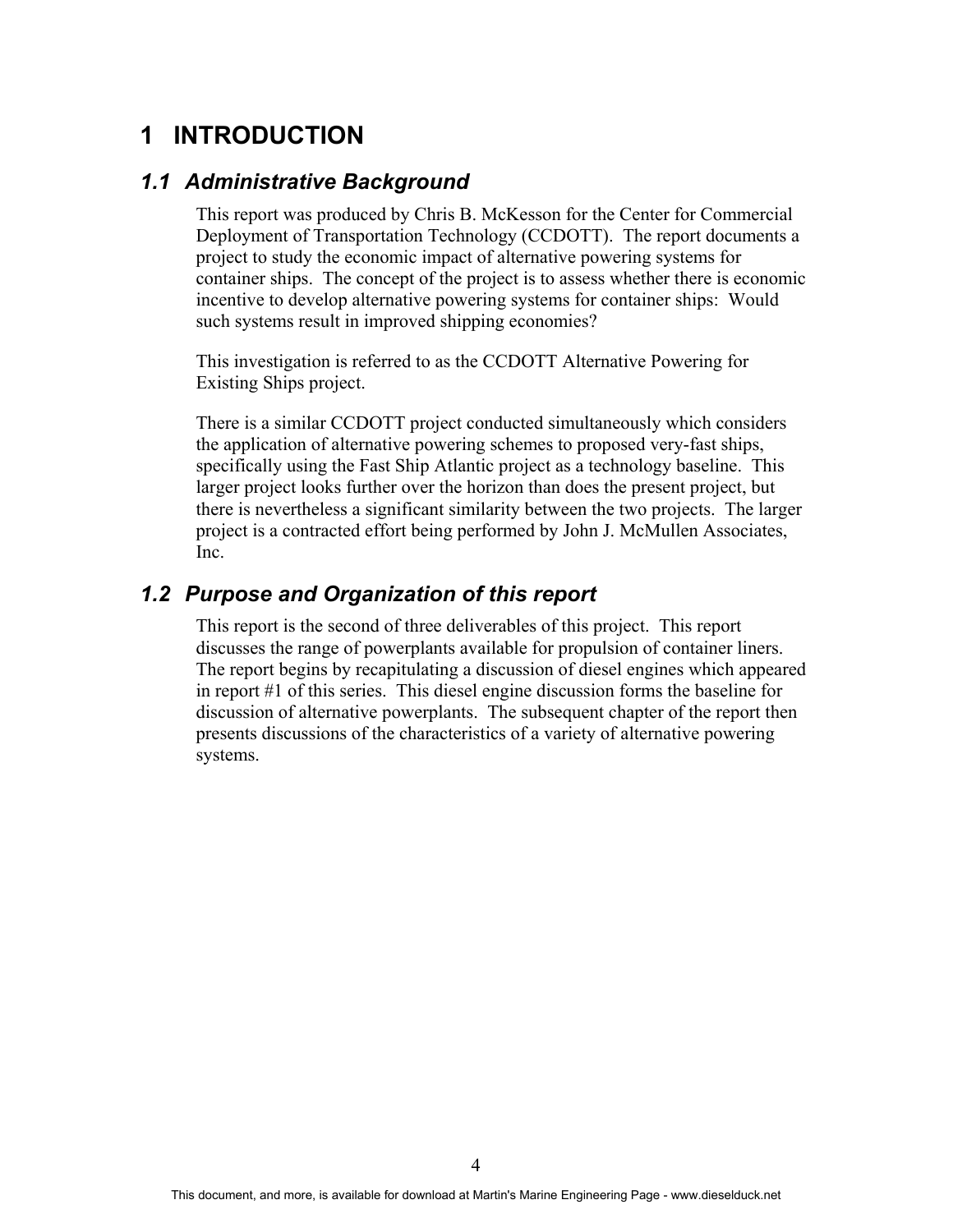# **2 CURRENT POWERPLANT BASELINE – The Diesel Engine**

The following discussion is repeated from Report #1 of this project. It is repeated here because the diesel powerplant forms the basis of comparison against which all of the subsequent alternative concepts are evaluated.

Container ship powering demands two characteristics: Reliability and Economy. Due to excellent economy the diesel engine remains predominant. The diesel driveline chosen for most line-haul container ships consists of a low-speed two-stroke diesel turning a direct-connected single propeller. Such a propulsion plant consists of a single large engine turning the propeller at shaft RPM with no intervening reduction gear.

A leading manufacturer of such engines is MAN B+W, who in fact trace their corporate origins directly to Rudolf Diesel himself.

# *2.1 Diesel Engines*

MAN/B+W have provided an excellent summary of the development of container ship diesel propulsion:

"A substantial number of recent large container ship contracts have called for main engine outputs up to a the highest ratings available, and for a period, most large container ships were thus specified with main engine MCR outputs of some 65,000 bhp

However the launching of ratings up to about 75,000 bhp per unit changed the picture. Now units with such outputs exist and in anticipation of a market for above 8000 TEU container ships, engines with even higher outputs have been introduced.

The change in ship size does not in itself explain the substantial increase in the average engine power seen in recent years. Hence it can be assumed that the design speed has increased. Increase in the average engine size is an indication of a changed demand pattern toward higher powered ship types.

The propulsion power requirement is considerably higher for a container ship sailing with high-value commodities than for bulk carriers and large tankers transporting raw materials, for which the sailing time is of less economical consequence. Hence, the propulsion power requirement for a Post Panamax container ship is 2-3 times the power requirement for a VLCC.

The increasing containerization and competition in this market, together with demands for the lowest possible freight cost per TEU, will imply a continued race for transporting as many TEUs as possible on the long-haul routes. This means that an increase in the average power requirement for container ships is to be expected."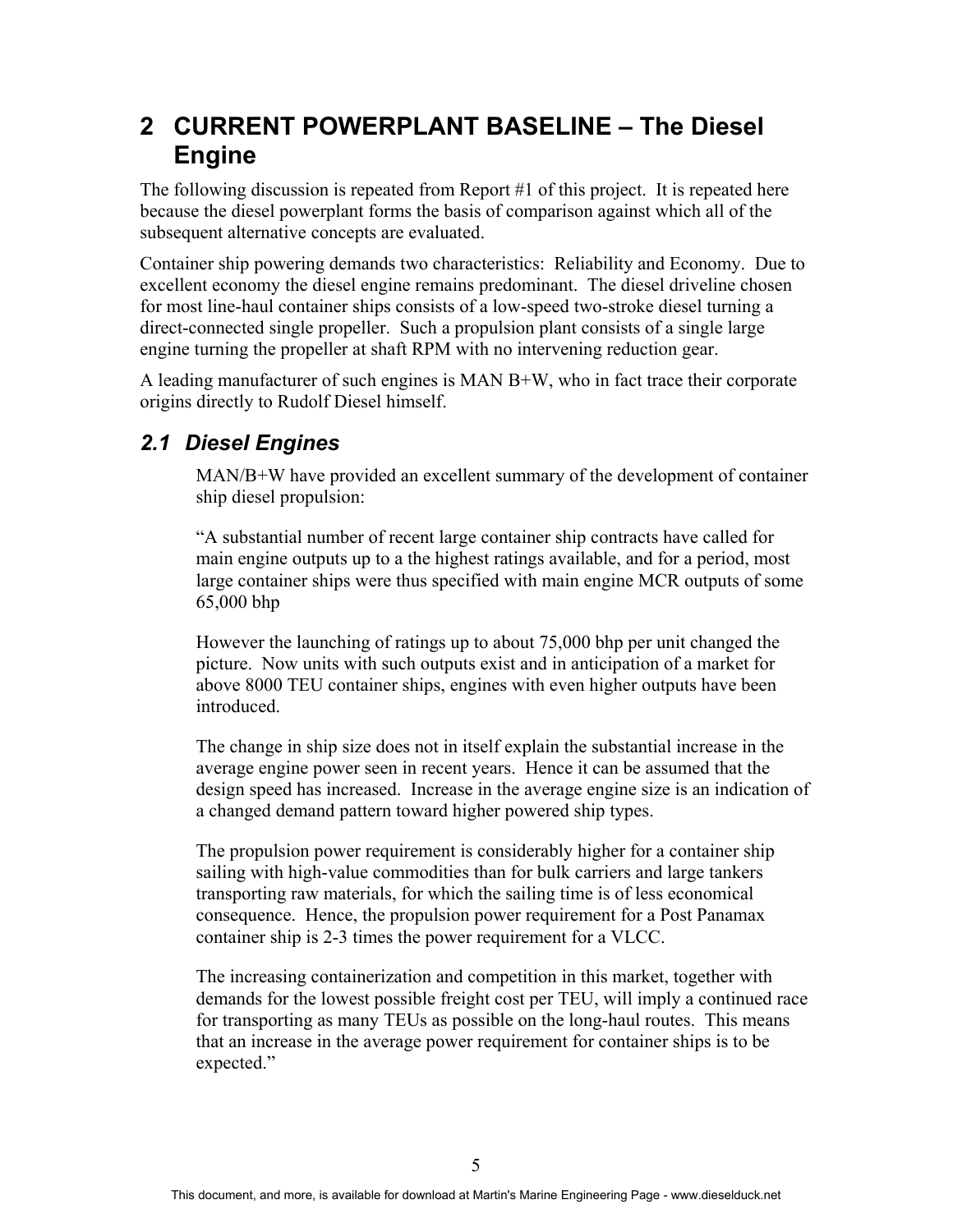The "flagship" of the MAN B+W product line, and an engine often chosen for container ship propulsion, is the K98-MC engine. This engine is 980mm bore, and produces up to 90,000 horsepower (12-cylinder version.) The first of these monster engines was tested in 1999 at Hyundai, Korea – see Figure 1.

Other manufacturers have reported their intent to introduce engines larger than the K98. Examples include IHI's representation of their intent to introduce a 140,000 hp engine.

RINA reported in June of 2001 that "the two leading designers of low-speed diesel machinery, Wartsila (Sulzer) and MAN B+W have both launched extended-cylinder inline versions of their most powerful models. This is being done to provide suitable plants for future generations of container liners without branching into twin-engine/twin-screw variants."

Specifically, "Sulzer can now offer a 14-cylinder RTA96C engine capable of developing 80,080kW, while MAN B+W has just announced 13- and 14-cylinder versions of its K98MC and K98MC-C models. These will provide 74,360kW and 80,080kW (K98MC) and 74,230kW and 79,940kW (K98MC-C). (The MC-C designation indicates a shorter stroke and slightly faster running speed.) Even more remarkable, this latter designer says both types could be built with up to 18 cylinders and outputs of nearly 103,000kW, if necessary!"

These future engines are not yet in existence, and it appears that when they do emerge, they will be very similar to the existing K98. Thus for the purposes of this study we may use the particulars of the K98 series to derive engine parameters representative of all low-speed container ship diesels. The principal characteristics of the K98 are given in the MAN B+W catalog, reproduced as Figure 2.

We should note that, of course, much more detailed information is available on this engine. In the next section of this report, however, comparisons will be made against much less mature powerplants. For these less-mature powerplants the only available information will be top-level data similar to that in Figure 2. Therefore, in order to provide a level field of comparison for all engine options this report will consider the diesel only at the same high level.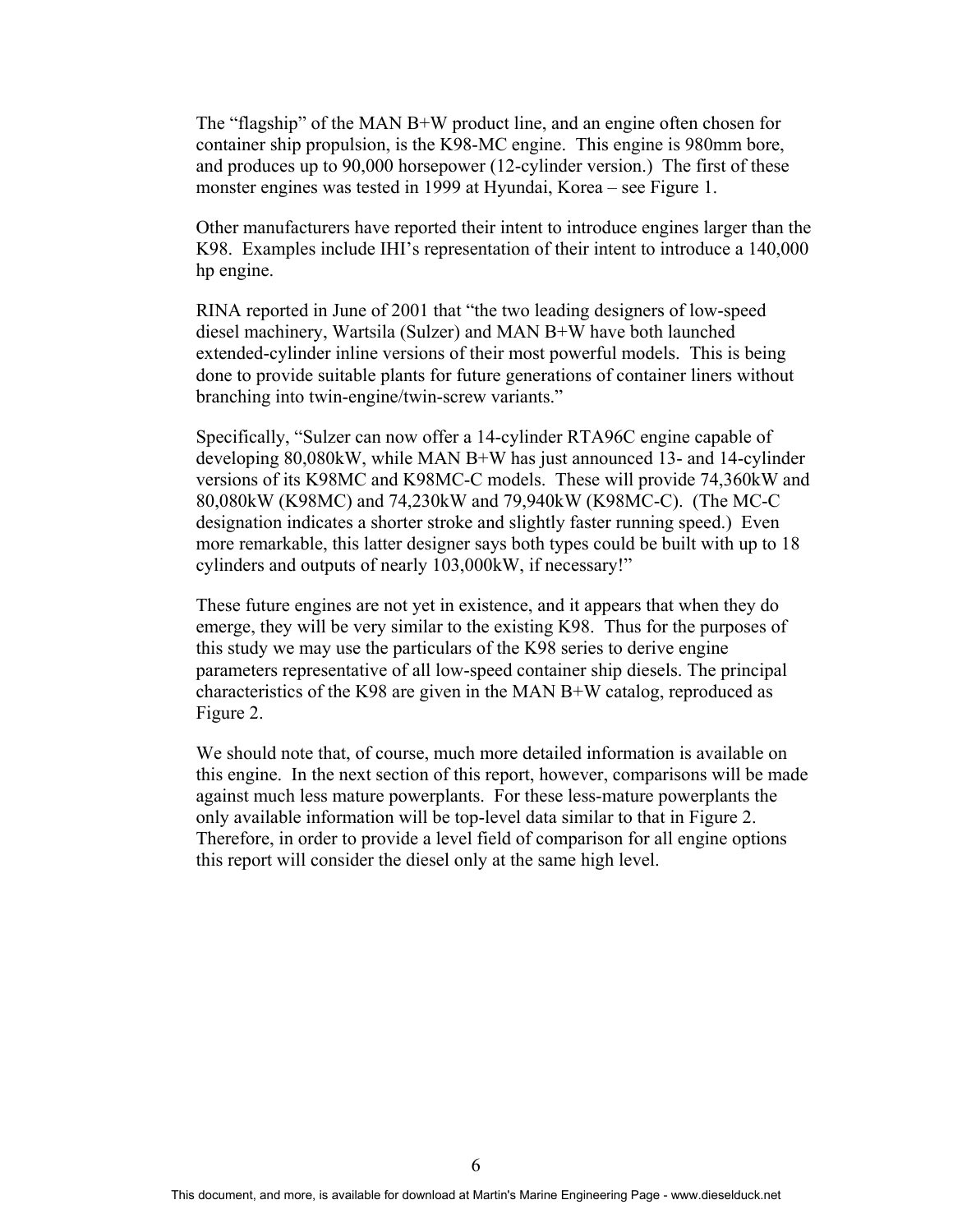

**Figure 1 - The first MAN B+W 8-cylinder K98 engine, on test at Hyundai**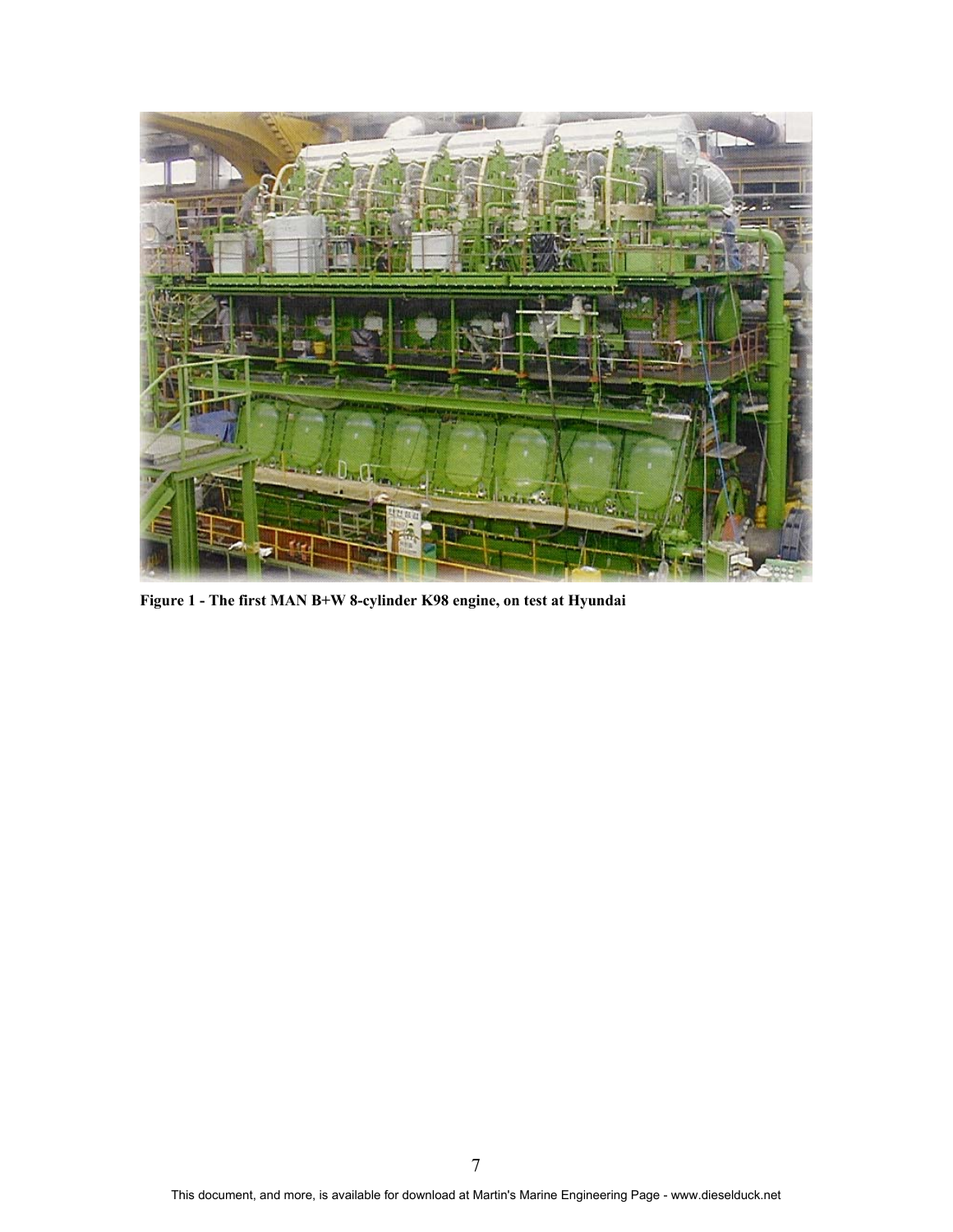

**Figure 2 - Page from MAN B+W sales catalog describing the K98 series**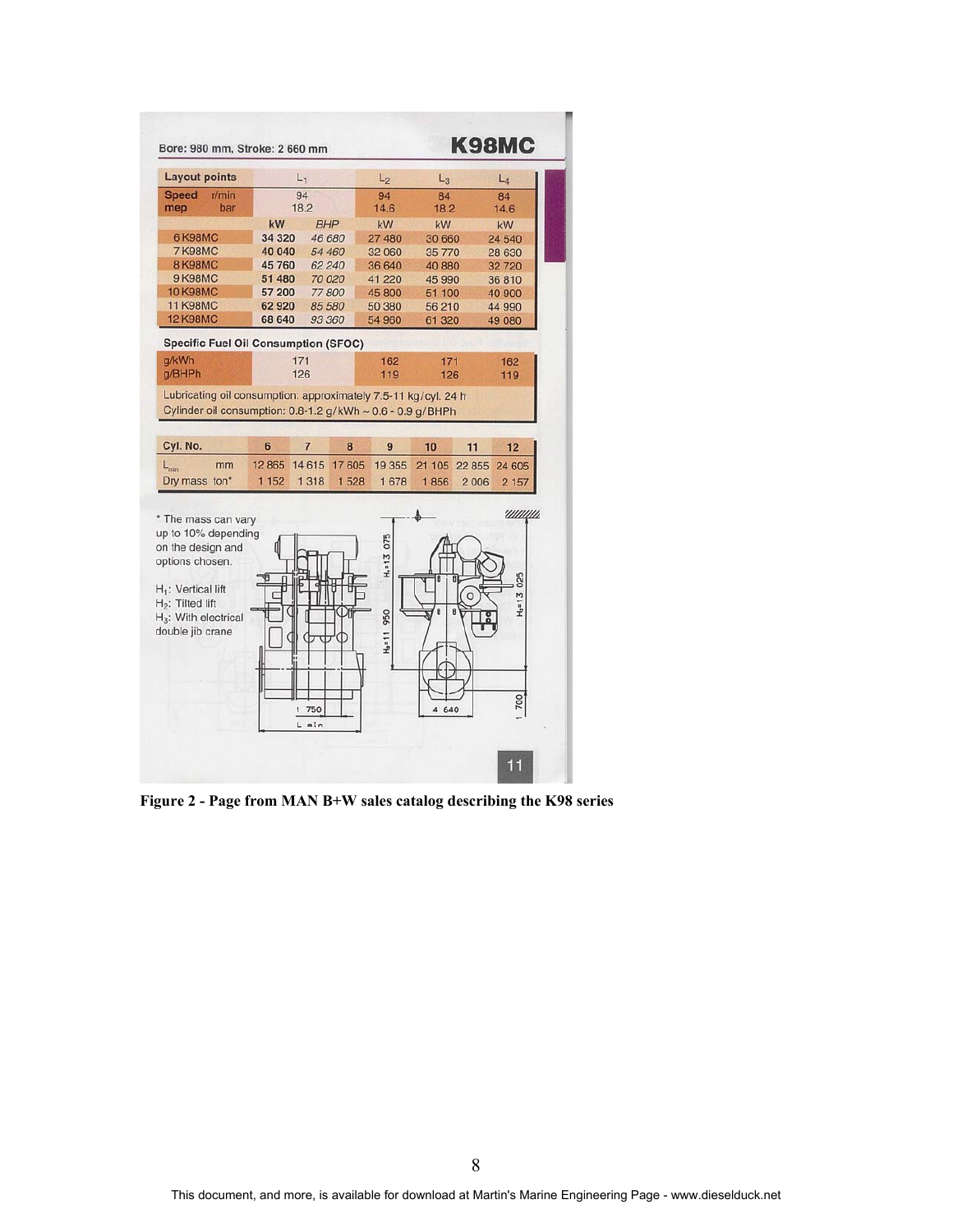# **3 AVAILABLE ALTERNATIVE POWERING OPTIONS**

The preceding section of this report identified the MAN B+W K98 series low-speed diesel as the example of the current state of the art for container ship propulsion. This next section will examine what alternatives to diesel propulsion exist. These alternatives include Gas Turbines, Nuclear power, and Fuel Cell power. The Nuclear and Fuel Cell options both use electric transmission, which is separately addressed.

## *3.1 Gas Turbine Engines*

During the period of the 1960s the world enjoyed an affair of preference for new and "space age" devices. During this period aeroderivative gas turbine engines saw service in some limited merchant shipping activities. It was during this time, for example, that the Golden Gate Ferry district first procured gas turbine-driven high speed ferries to serve San Francisco. However, the Oil Embargo of 1973/74 and the skyrocketing fuel prices associated therewith almost eliminated gas turbines as prime movers for merchant ships because of their inferior fuel economy compared to medium and low-speed diesel engines. Today however there has been a resurgence of interest in gas turbine propulsion.

Gas turbines are small and compact for their power level – especially when compared to low-speed diesels. They have recently enjoyed a revival as a prime mover for the growing number of fast ferries that are subject to severe space and weight restrictions and which transport a "cargo" that appreciates reduced traveling time. Gas turbines have also seen success in cruise ships, because their very high operating RPMs result in a nearly vibration-free machinery plant and thus a potentially quieter, smoother ride.

It is not evident, however, that these virtues of the gas turbine are sufficient to qualify it for the propulsion of the greater part of the merchant fleet. Its disadvantage in terms of its preference for high quality fuel and its relatively low fuel efficiency, in particular at part load, surely detract from its acceptability. This is recognized clearly by the turbine manufacturers, and thus a significant part of their efforts is devoted to increasing the fuel efficiency of their gas turbines. The U.S. Department of Energy has also recognized this and has sponsored several cost-shared Advanced Turbine Development programs to boost the efficiencies of U.S gas turbine engines. Additionally while the gas turbines have a much lower power-to-weight ratio, they do require a greater amount of interior space for intakes and exhaust which also becomes a design tradeoff issue.

The latest generation of marine gas turbine – including engines which are still slightly "over the horizon" – includes intercooled, recuperated or regenerative gas turbines. These machines capture heat from the turbine exhaust and recover the energy in order to increase the overall thermal efficiency of the machine. As a result the fuel consumption per unit power generated is reduced and part load efficiencies are increased as well.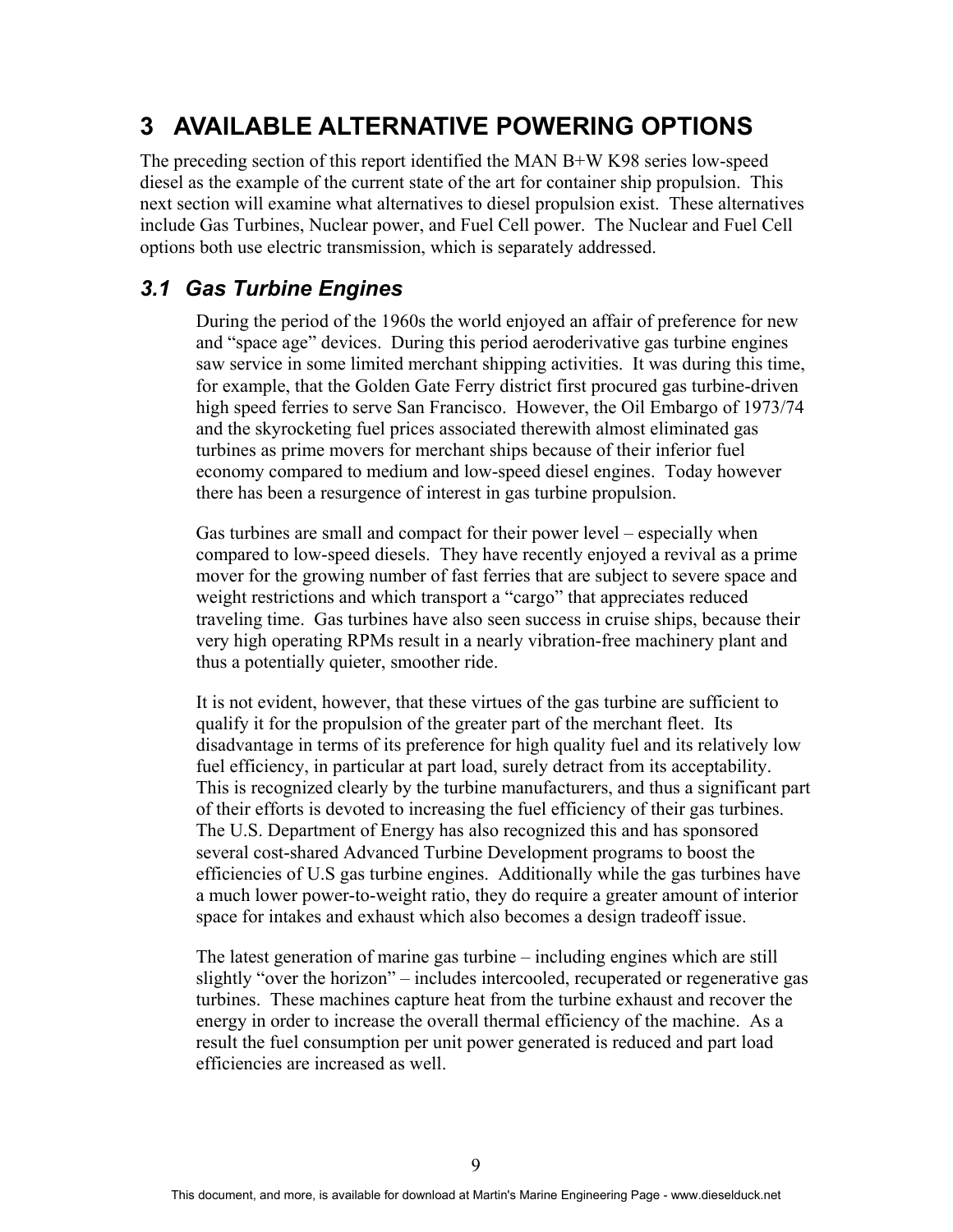The recuperators increase the size and weight of the machine and thus somewhat erode the machine's advantage in these areas. Turbine manufacturers also claim their engines to be of greater reliability than a diesel. The absence of reciprocating parts brings to mind the Mazda car commercials of the 1970s, wherein we were enjoined to consider that "whirr" was better than "bounce" bounce bounce." In similar fashion turbine manufacturers state that a modern gas turbine will run for many thousands of hours with only periodic inspections. Indeed, in fast ferry applications and land-based stationary power applications the machines are run completely unattended for hours at a time.

Recent RINA reports suggest that the experience "from the first gas turbinepowered cruise ships now in service seem to confirm a number of benefits offered by this form of main propulsion over conventional diesel-mechanical and dieselelectric systems. The vessels in question are Celebrity Cruises' *Millennium* and *Infinity*, both built by Chantiers de l'Atlantique, and Royal Caribbean International's *Radiance of the Seas*, very recently completed by Meyer Werft. Each of these three ships is powered by two GE LM2500+ gas turbines.

"In the early stages of winning these orders, GE believed (as reported in a paper presented at the Seatrade Miami conference) that both the owner and the shipyard would be concentrating most heavily on the following power plant issues when considering new ship designs:

- space utilisation aboard ship
- environmental friendliness
- passenger comfort
- maintenance costs
- reliability.

"General Electric's original estimates claimed that as many as 50 additional passenger cabins could be realized as a result of installing a COGES plant (combined gas turbine and steam turbine with integrated electric drive) in the original engineroom space designed for a diesel plant. In both *Millennium* and *Radiance of the Seas*, the designers did, in fact, find this much space and the cabins were added. Additionally, Meyer Werft is refining the design of the follow-on ships, *Brilliance of the Seas* and sisters, to move the engineroom aft, which will result in considerably more public space along with an increase in passenger cabins.

"Another approach that has come about as a result of the compact and lightweight design of the GE gas turbine package is placing the gas turbine generator in the funnel. This is being done on two classes of P&O Princess Cruises vessels, also onboard Cunard's new *Queen Mary 2*. On the latter ship, the extremely high power requirement dictated the use of gas turbines in addition to four Wartsila diesel engines. Once again, because of the light weight and compactness of the gas turbine package, the designers were able to place two gas turbo-alternators in the funnel."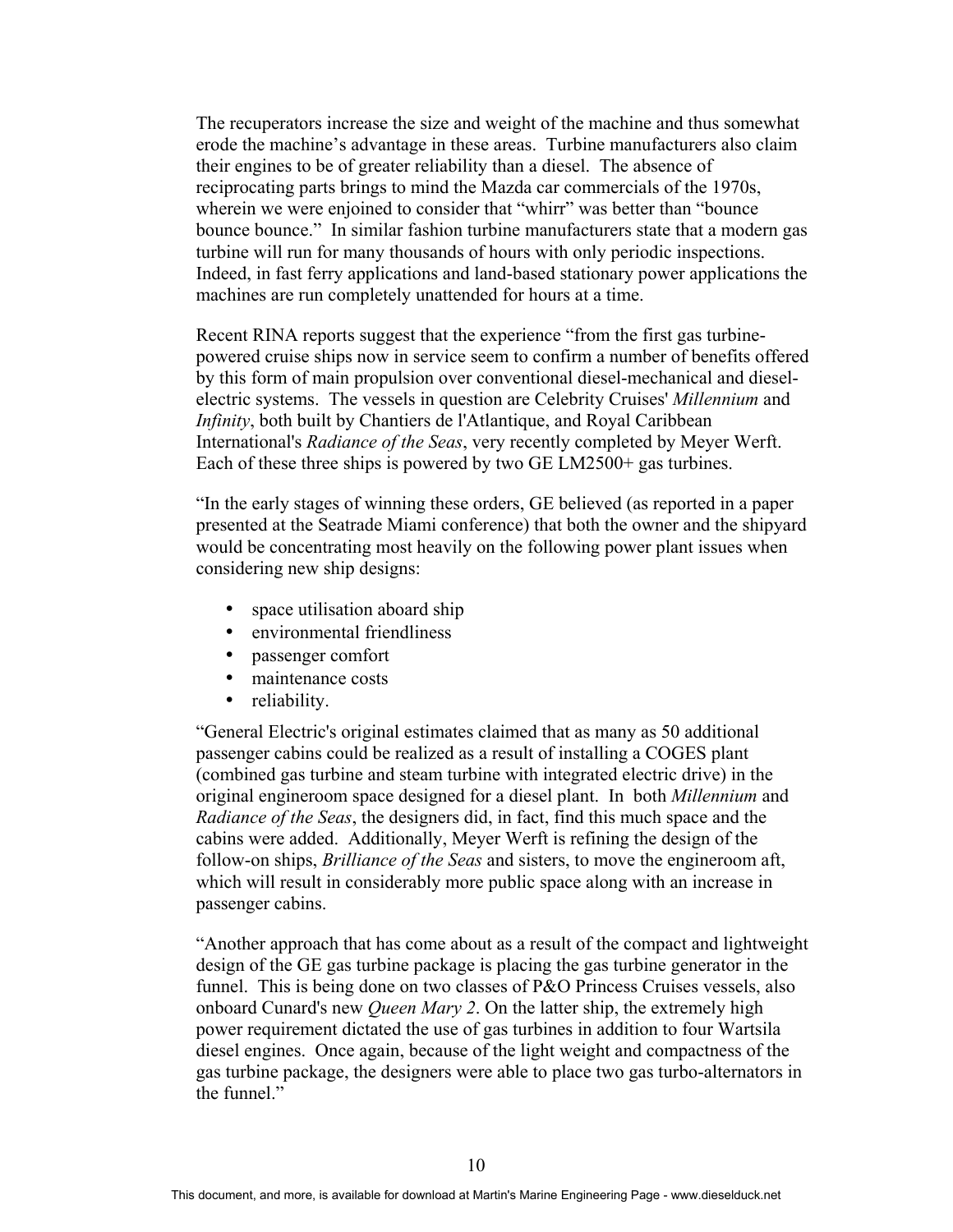In addition, significant environmental attractions exist for gas turbines. According to RINA "Royal Caribbean's decision to utilize gas turbines in its next generation of cruise liners was heavily driven by its desire to lead the industry in the construction of environmentally friendly ships. In 1998, GE claimed that its LM2500+ gas turbine would reduce emissions by 98% from that of current diesel technology. During the hand-over of Millennium to Celebrity (today a Royal Caribbean associate), actual exhaust stack emission measurements were taken. Not only was there no visible smoke, but the NOx emissions were found to be only 5g/kWh. This is less than half the minimum level targeted by IMO.

"Of course, diesel engine manufacturers have not been standing idly by during the past three years. MAN B&W has its 'invisible smoke' technology which incorporates fuel/water emulsification, auxiliary blower, and special turbocharger. Meanwhile, Wartsila NSD is developing its 'smokeless diesel' which incorporates a new ultra high-pressure common rail fuel system. In addition, the Finns use direct water injection to reduce NOx emissions. 'Both these technologies are not new and add a considerable amount of complexity to the installation and operation of these engines,' claims David Whisenhunt, general manager of commercial marine systems at S&S Energy Products (part of the GE Group). 'On *Millenium*, we have proven that our gas turbines operate without visible smoke and actually meet the 5g/kWh target that we quoted in 1998. No new development was necessary to accomplish this,'"

Regarding reliability and maintenance, it is reported "Although there have, as yet, been no major gas turbine-related repair, events on *Millenium*, the jury is really still out. It will probably take another year for crews to wholeheartedly believe what GE has been saying all along about how simple gas turbines are to maintain onboard.

"As opposed to changing or repairing major components on a set schedule, which is normally the case with diesel engines, repairs to the LM2500+ sets are carried out based on condition observed during regular borescope inspections. These are normally done approximately once every 2500 hours.

"The last borescope inspection on *Millenium* was carried out in January this year [2001]. The service engineer stated that internal components still 'looked like new' after 5000 hours of operation. At that rate, it is the opinion of GE experts that the predicted 15,000 hour hot-section repair interval will be easily passed.

"Royal Caribbean elected to enter into a long- term maintenance agreement with GE for its gas turbines. This contract covers all scheduled maintenance activities, including hot section repairs. GE has been told by the owner that the cost of the contract was comparable to its diesel engine maintenance at the time on a cost/MW basis. Today, as diesel engines become somewhat more complex because of emission requirements, their maintenance cost seems likely to increase. This could make gas turbines even more attractive in the future."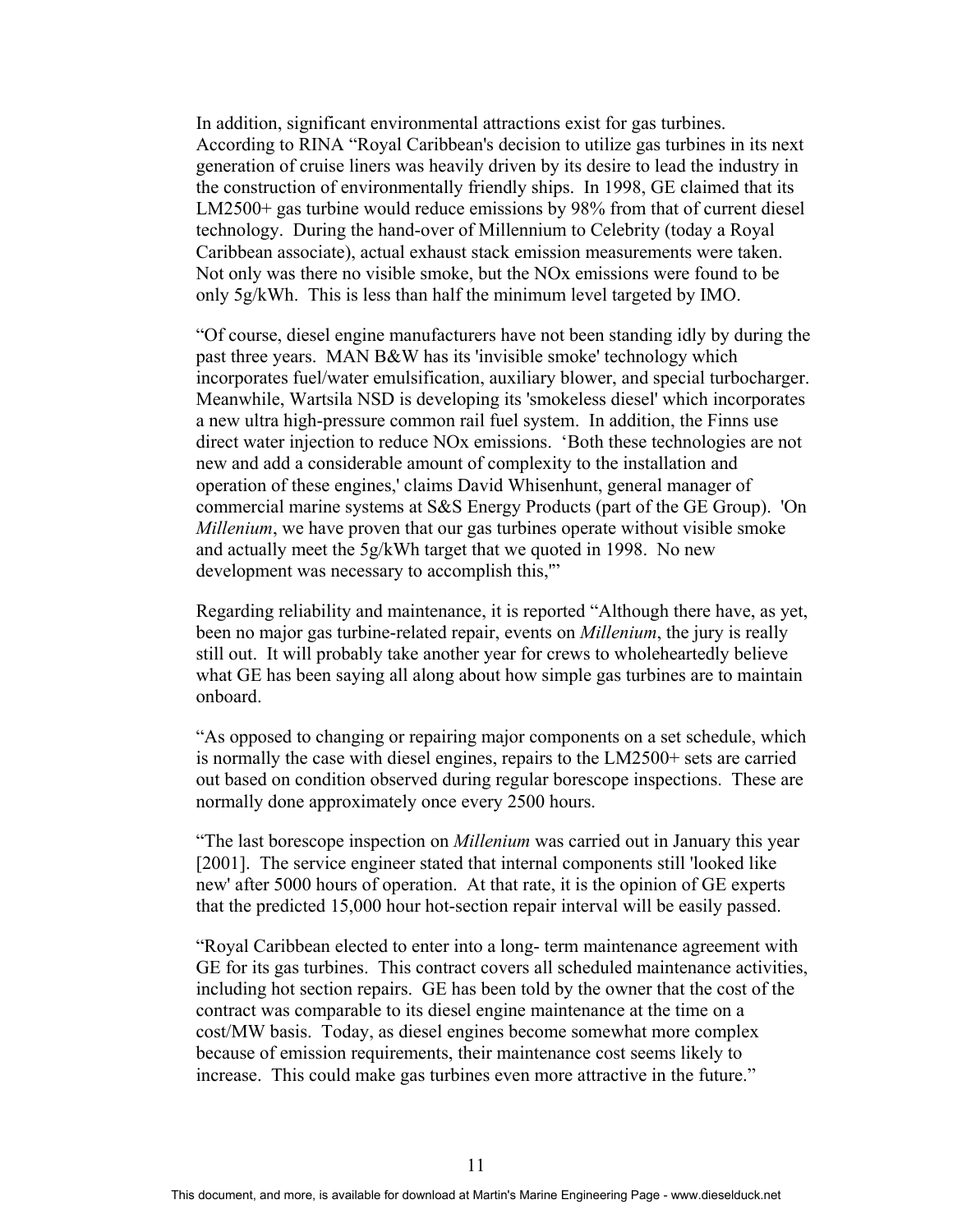Regarding reliability, the RINA article goes on to say: "Another operational aspect that has been rarely debated by opponents of gas turbine technology is reliability. With more than 25 years of operating history in the US Navy, the LM2500 has a proven track record. Because of this, the LM2500 and the LM2500+ are recognized as the standard for modern gas turbine design technology when it comes to reliability.

"The turbines aboard *Millenium* should prove no exception. It is now more than a year ago since they were first started up in the shipyard, and both units are reported to have operated flawlessly, requiring no repairs to date. The entire COGES system is claimed to have operated continuously without any event causing a delay in the ship's schedule."

The activity of the cruise ship industry in the adoption of gas turbines may have important applicability for the container industry as well. Both industries are conservative and highly competitive. Also, both industries face pressure to reduce the environmental impact of their service. The RINA article notes "Because of an emphasis on environment friendly ships, both owners and yards have changed their attitude towards gas turbine power since the concept was first considered in 1995 and Royal Caribbean took the lead with the first orders in 1998. Many major cruise shipping companies have now placed orders for ship with GE LM2500 and LM2500+ gas turbine onboard, Owners appear to have recognized that gas turbines fulfill the need for cleaner propulsion plant emissions without adding significantly more complexity. Yards such as Chantiers de I'Atlantique, Meyer Werft, and Fincantieri are reported to be convinced that gas turbines are actually easier and less costly to install."

"S&S Energy Products' David Whisenhunt believes that after a few more years' experience in operating gas turbines, crews will plead for a total change-over to this machinery. 'They will find their lives much simpler in the face of increasingly stringent environmental regulations for waste and sludge, not to mention the chore of keeping the newer, more complex diesel engines tuned to limit visible smoke and emissions,' he says.

Marine gas turbines generally are developed either from land-based power units or from aircraft engines. Since land-based units, such as the Westinghouse 501, are designed from the beginning to operate on land, weight usually isn't an important design criterion so most (but not all) units tend to be very large and very heavy. Aero-derivative turbines, as the name implies, are developed from engines designed for aircraft use. These units are smaller and lighter than the land-based units, but their durability is not as good. Since weight and volume traditionally are important considerations when selecting a ship powerplant, and since marine engines operate for much fewer hours and at lower power levels than do land-based units, most large marine gas turbine engines are of the aeroderivative type. However it is important to note the similarity of evolution of the land-based turbine and the marine low-speed diesel. In both of these machines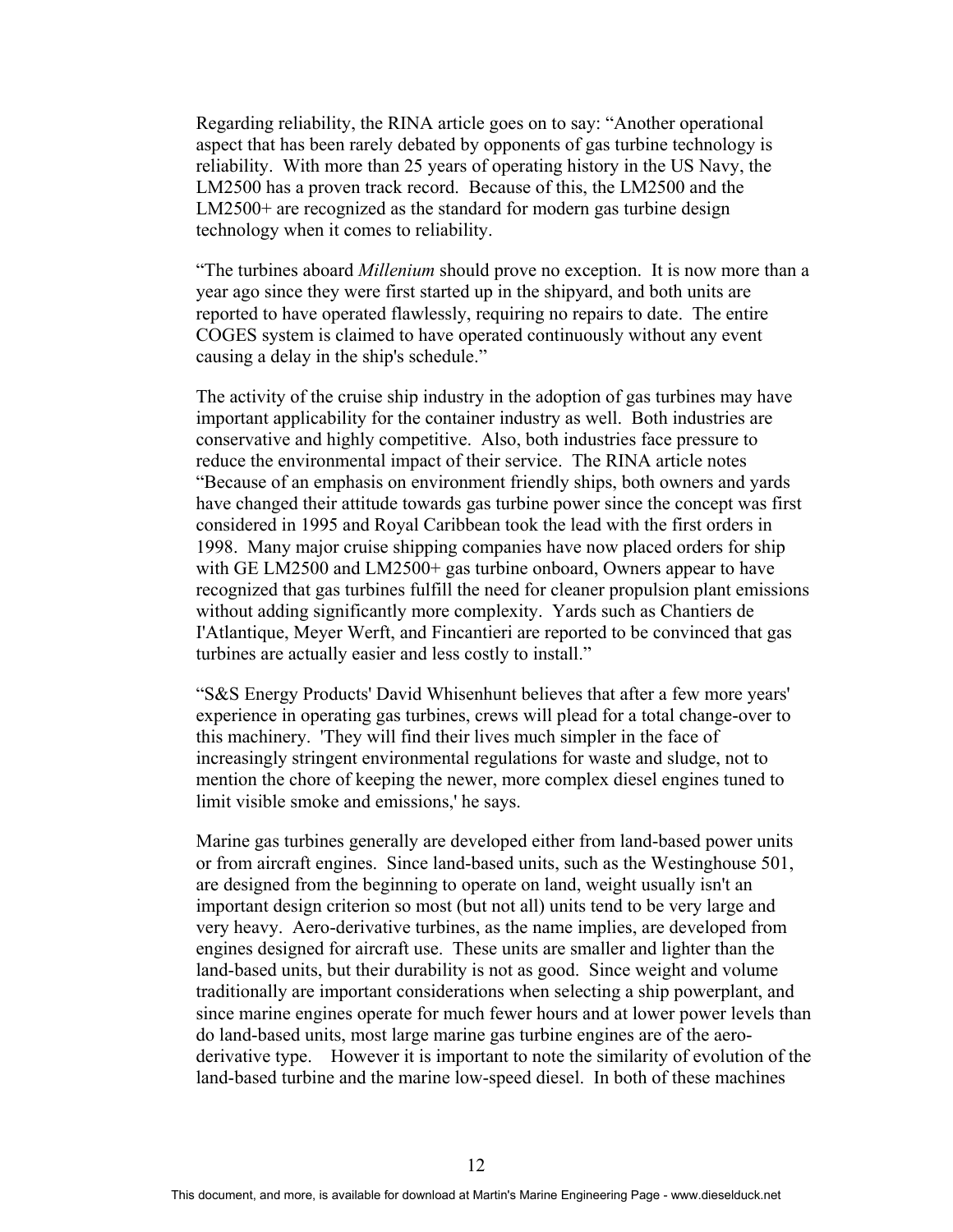the evidence points to an emphasis upon reliability and efficiency, with little attention given to weight or size.

Marine gas turbines have power turbines that are either mechanically coupled or aerodynamically coupled to the gas generator section. Each configuration has its advantages and disadvantages. Mechanically-coupled engines, such as the General Electric LM6000, typically are more efficient than the aerodynamicallycoupled engines. One disadvantage, however, is that minimum power turbine rotational speed is fixed at a relatively high level because the same shaft also drives the low-pressure compressor stages, which cannot turn too slowly or the engine will stall. The aerodynamically-coupled engines are the opposite: the efficiencies are slightly lower but the power turbine can operate at very low speeds since the power turbine is not directly coupled to the compressor. Another advantage of mechanical coupling is that some engines that have it allow power takeoff from the compressor end as well as from the exhaust end. Most marine gas turbines also are simple cycle, having only compression, combustion, and expansion processes typical of a Brayton open cycle. The Northrop Grumman WR-21 engine now in development, however, is not simple cycle. It has an intercooler and recuperator (also called a regenerator) so it often is referred to as the ICR engine. The ICR cycle provides good fuel efficiency even at low power levels, but it does so at the expense of added complexity, size, and weight. Reliability is unknown at this time, however, since its development has been primarily for military naval applications it is assumed to be high.

#### **3.1.1 Current State of the Art Size**

In the power levels of interest for container shipping  $(50-100+ MW)$  the turbine options available currently or in the near future are listed below. Note that there are other turbine manufacturers than those listed, but these are arguably the leading ones in marine propulsion:

- $\bullet$  GE LM2500+
- GE LM6000
- $\bullet$  GE 90
- GE Frame 6B
- GE Frame 7
- Rolls-Royce V2500
- Rolls-Royce Trent
- Westinghouse 501

The characteristics of these engines are given in Table 1. They are described below:

General Electric LM2500+ - An upgrade of the LM2500 aero-derivative engine, the LM2500+ is a simple cycle gas turbine engine with an introductory ISO continuous rating of 27,050 kW and a U.S. Navy rating of 26,100 kW. Initially derived from the TF-39 engine used on DC-10 wide-bodied jets, the two-shaft design has an output speed of 3600 rpm to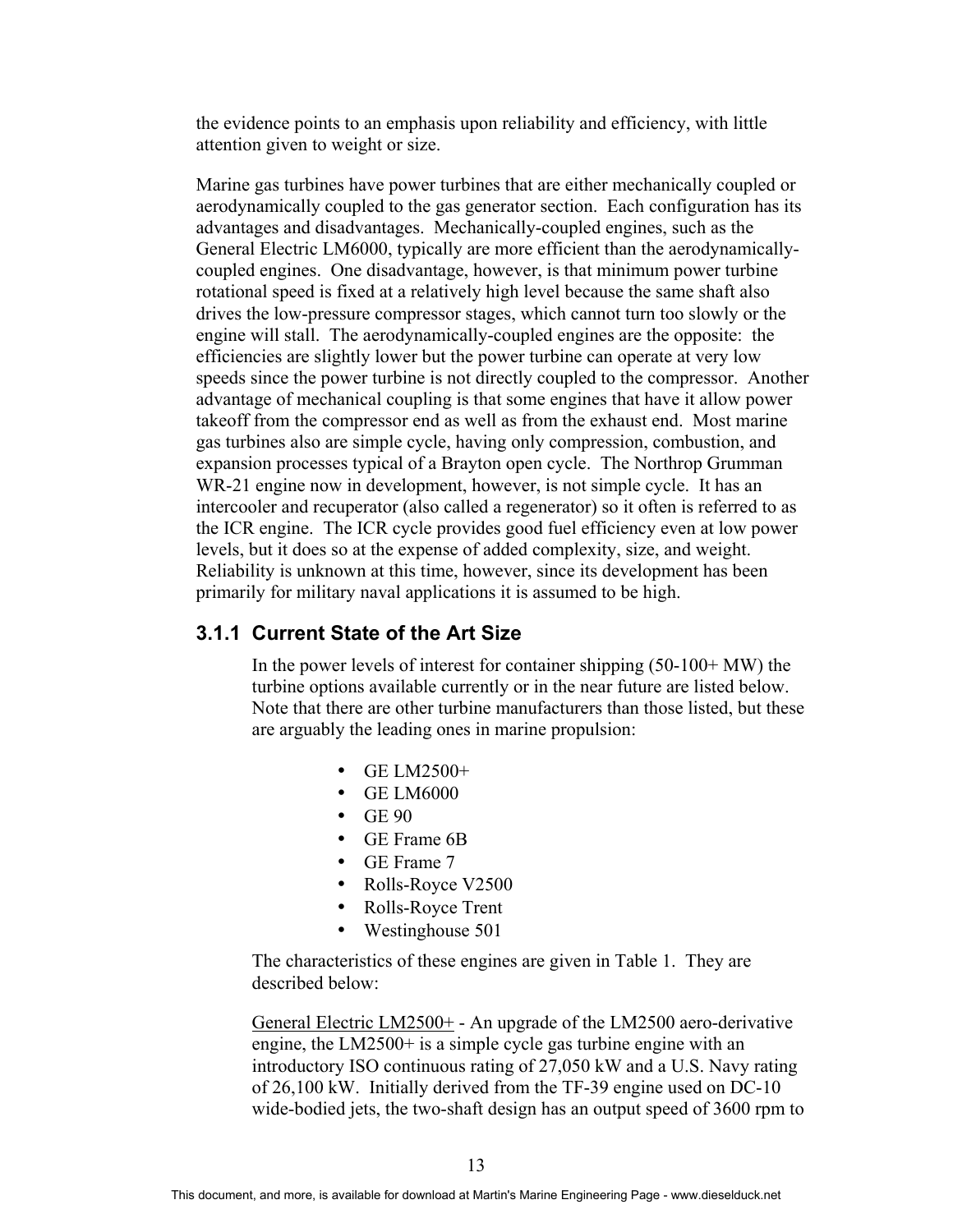permit direct coupling to a 60 Hz generator. This engine has been used several times for cruise liner electric propulsion. The two-shaft design consists of a gas generator and power turbine. The gas generator consists of a variable geometry compressor, an annular combustor, high pressure turbine, an accessory drive gear box, controls and accessories. The 16 stage compressor is of the high-pressure-ratio, axial flow design. The LM2500+ also utilizes a "zero stage" on the compressor with a resulting increase in airflow, which allows for the upgraded power rating from the base LM2500. The 6-stage low pressure power turbine is aerodynamically coupled to the gas generator and driven by the gas generator exhaust.

General Electric LM6000 - This engine is derived from the GE CF6-80C2 aircraft engine used in the Boeing 747 and 767, the McDonnell Douglas MD-11, and the Airbus A300. Being designed for simple-cycle, combined-cycle and cogeneration installations the LM6000 has an output speed of 3600 rpm and can be directly coupled to an electric generator for 60 Hz applications. The LM6000 has an ISO rating of 43,860 kW. The concentric two-shaft arrangement has the low pressure compressor and low pressure turbine on one shaft, forming the low pressure rotor, and the high pressure compressor and high pressure turbine on the other shaft, forming the high pressure rotor. Utilizing a 5-stage low pressure section and a 14 stage high pressure section results in a compression ratio for each section of 2.4:1 and 12:1, respectively. The combustion system is of the annular type and can be operated with natural gas, liquid fuel, or dual fuel. The combustion gases expand through a 2-stage, air-cooled, high pressure turbine and a 5-stage low pressure turbine. Over 160 LM6000 units are currently in shore-side operation for simple-cycle, combined-cycle or cogeneration projects worldwide.

General Electric LM9000 - The LM9000 is a nomenclature assigned to a nominal 125 MW aero-derivative engine which could be developed from either the CF6-880C2 or from a GE90 core (the engine is currently in service in the Boeing 777 aircraft.) Although some preliminary studies have been completed by the manufacturer concerning the possibilities of such development, no decision has yet been made to proceed with further development. According to the manufacturer, any decision to proceed with the development would depend upon assessment of the market for an aero-derivative gas turbine in this power class.

General Electric Frame 6B – The GE Frame 6B is currently used in 60 Hz industrial power cogeneration applications worldwide. With a manufacturer's nominal rating of 38 MW, the Frame 6B has an estimated navy continuous rating of 34,525 kW for specified marine applications. This simple-cycle engine has a 17-stage axial-flow compressor with modulated inlet guide vanes resulting in a compression ratio of 11.8:1. It is equipped with a reverse flow, multi-chamber (can annular), single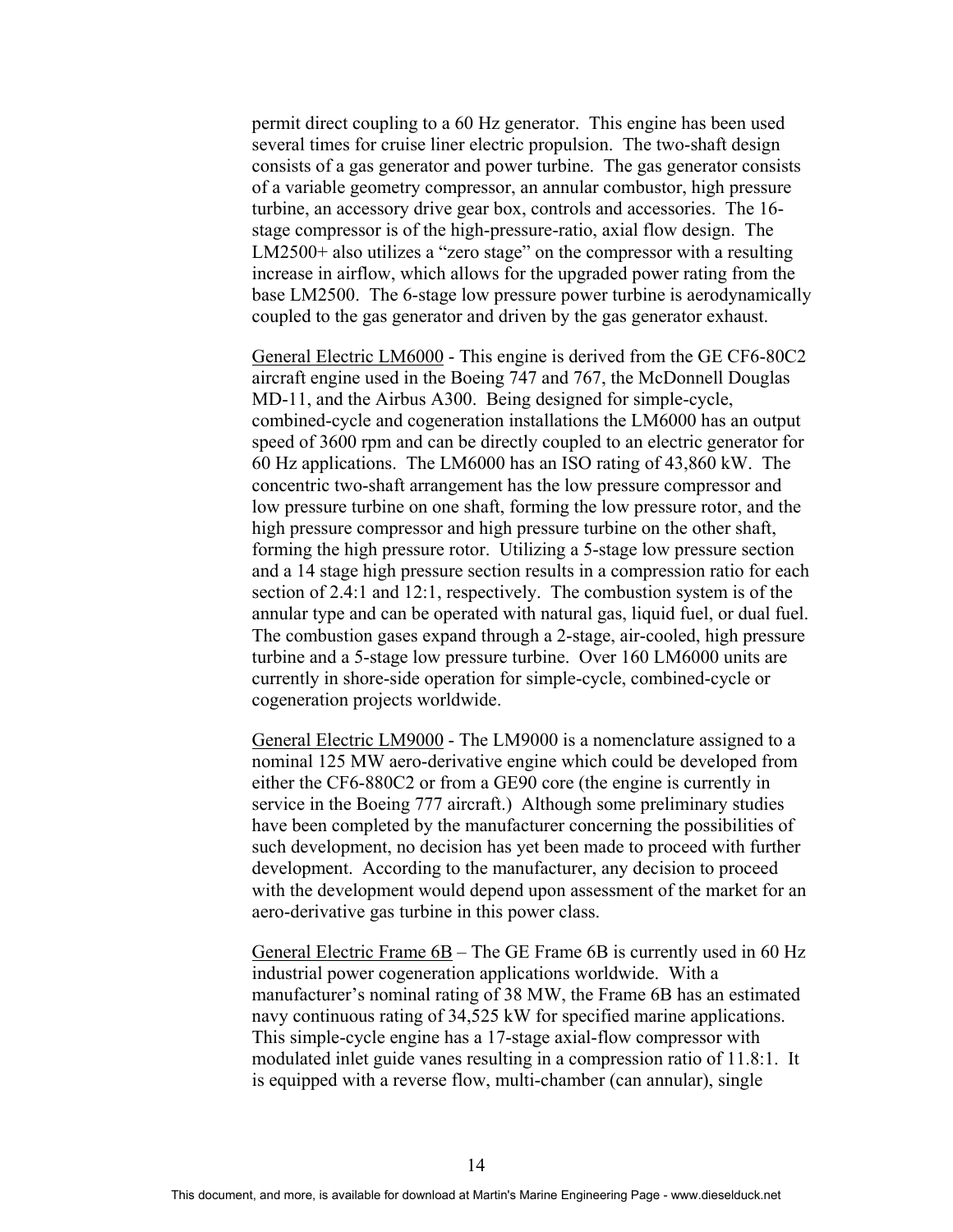nozzle combustion chamber with its exhaust expanding into a 3-stage power turbine.

General Electric Frame 7 – This engine, like the Frame 6B, is also designed specifically for 60 Hz power generation. Designed to be directly coupled to a generator, the Frame 7 has a manufacturers rating of 85.4 MW. For proposed naval applications, however, the Frame 7 has been derated at approximately 77.9 MW. This simple-cycle engine has a 17-stage axial-flow compressor with modulated inlet guide vanes resulting in a compression ratio of 12.2:1. It is equipped with a reverse flow, multichamber (can annular), single nozzle combustion chamber with its exhaust expanding into a 3-stage power turbine. This gas turbine is available primarily for electric utility applications, this fuel-flexible power generator is used in cogeneration and combined-cycle power plants.

Rolls-Royce V2500 - This family of aircraft engines is used exclusively in the Airbus A319, A320 and A321. Currently, the V2500 is only available in the aero form and there are no immediate plans by the manufacturer to convert this engine for use in marine or industrial applications.

Rolls Royce Marine Trent - The Marine Trent is based on the on the Rolls-Royce Industrial Trent power generation gas turbine which, in turn, is a derivative of the Trent 700 and 800 aero engine. The result is a mature powerplant having a marine rating of approximately 47.5 MW. The threeshaft design Marine Trent engine replaces the industrial dual gas/liquid fueled combustion system with a simplified liquid-only system. The engine is equipped with a 2-stage, axial configuration low pressure compressor with variable inlet guide vanes, an 8-stage intermediate pressure compressor and a 6-stage high pressure compressor. It has an annular combustion system. The low pressure turbine consists of 5-stages of high aspect ratio rotor and stator blades. The low pressure turbine is followed by a single stage intermediate pressure axial turbine and a high pressure turbine. In addition, due to the power turbine being able to run down a typical cube law power/speed curve to idle, the large low pressure compressor handling bleed and ducting needed in synchronous power generation applications is not required and has been removed.

Siemens/Westinghouse 501 – The 501 engine has been the key element of a self-contained electrical power generating system termed ECONOPAC, which is nominally rated at 160 MW. For naval applications the 501 engine has a reduced rating of 145.4 MW using a conventional combustor with distillate fuel. Commercial marine rating would likely be similar. The engine is designed for simple-cycle and heat-recovery applications. The single-shaft engine has a 16-stage axial flow compressor yielding a compression ratio of 14:1. The combustion system is composed of 16 single-nozzle combustors in can-annular arrangement. The power turbine is a 4-stage reaction turbine. This engine primarily has been installed in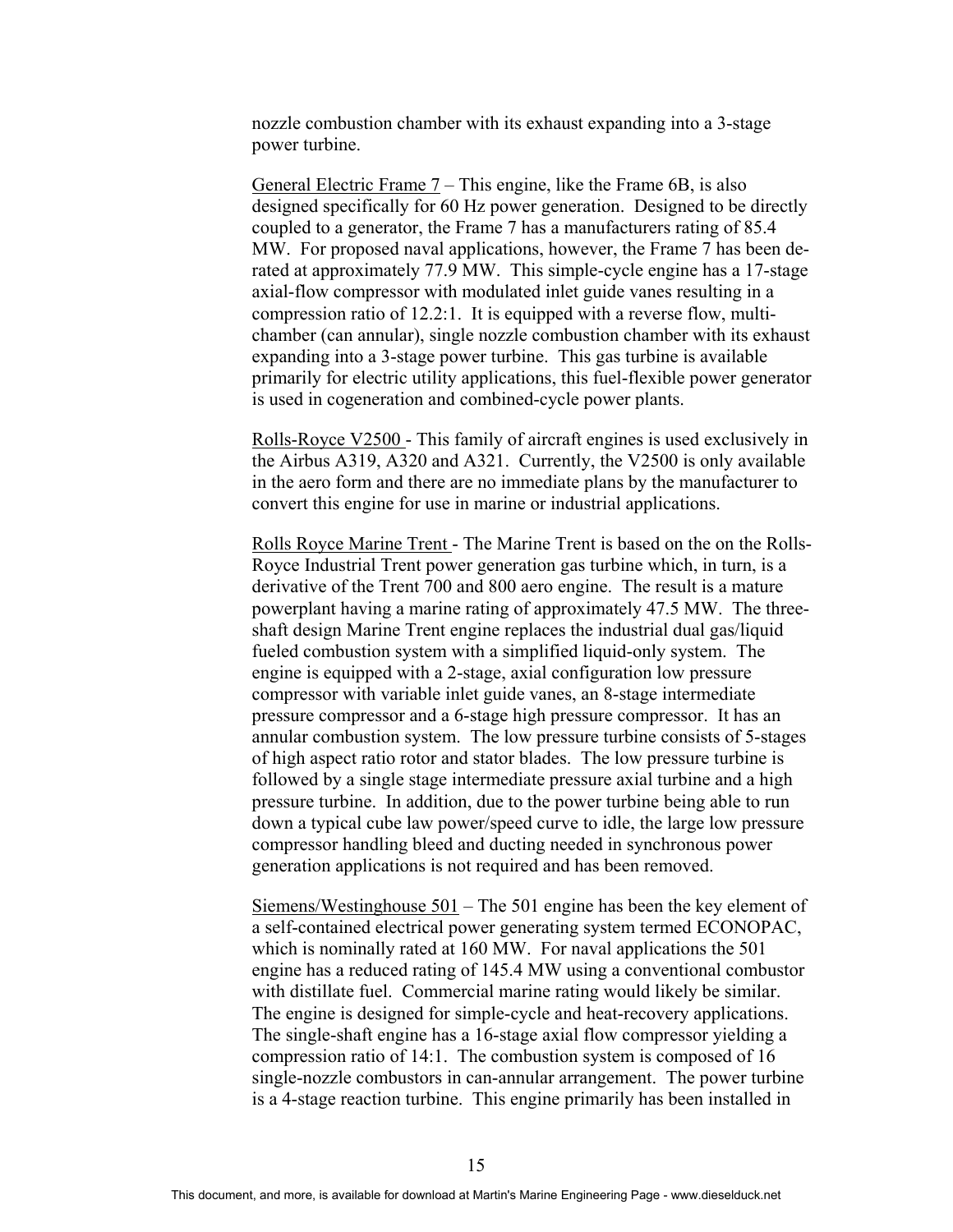industrial power generation applications, and is not currently used in any marine applications due to its large physical size and weight. Note, however, that it is not far from the power being discussed in future generation 10,000+ TEU ships.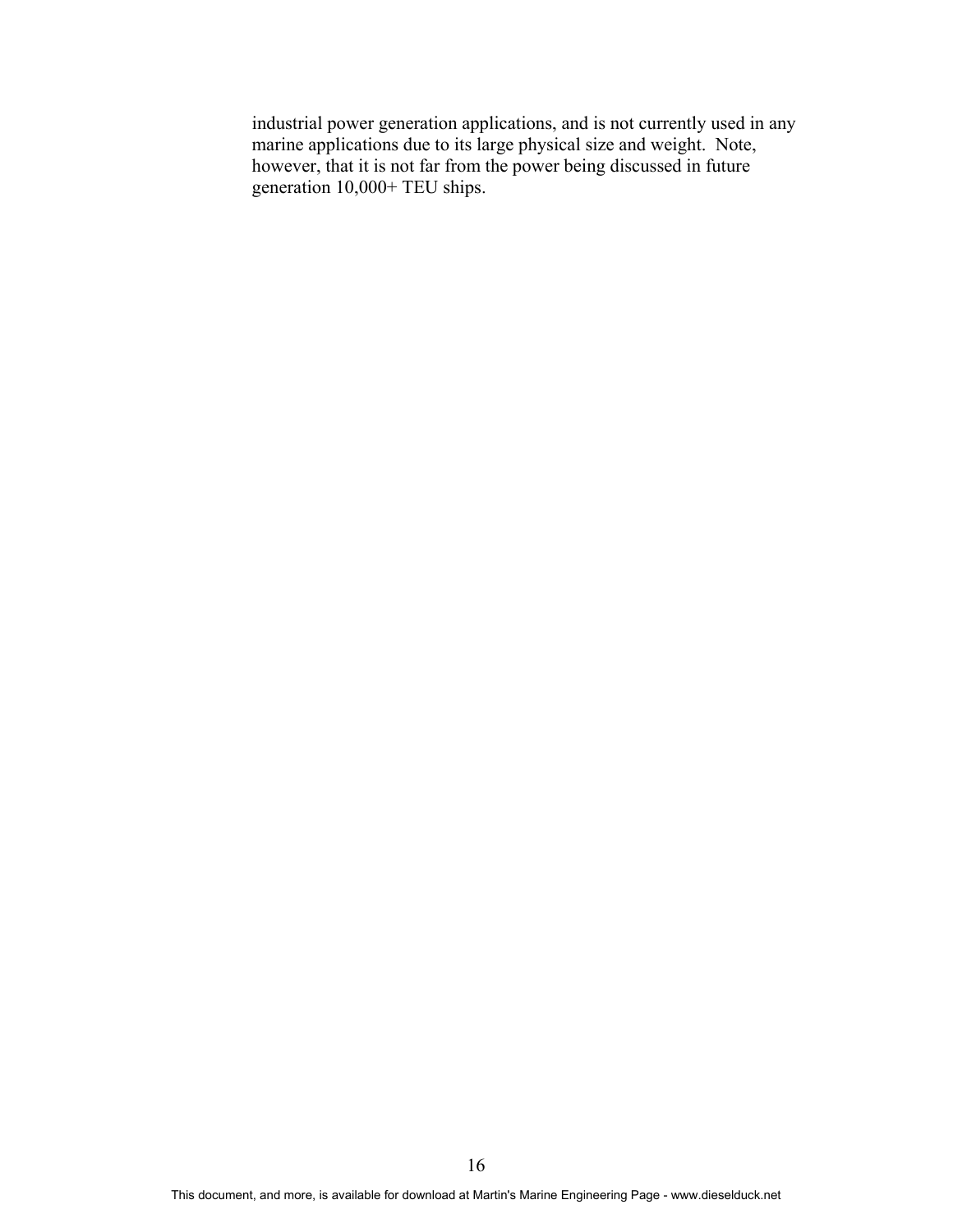|                                             | <b>General Electric</b><br>LM2500+                             | <b>General Electric</b><br>LM6000                                   | <b>General Electric</b><br>Frame 6B                              | <b>General Electric</b><br>Frame 7                                | <b>Rolls-Rovce</b><br><b>TRENT</b>               | Westinghouse<br>501                                               |
|---------------------------------------------|----------------------------------------------------------------|---------------------------------------------------------------------|------------------------------------------------------------------|-------------------------------------------------------------------|--------------------------------------------------|-------------------------------------------------------------------|
| <b>AERO-DERIVATIVE</b><br><b>ENGINE</b>     | <b>YES</b>                                                     | <b>YES</b>                                                          | NO.                                                              | NO.                                                               | <b>YES</b>                                       | NO.                                                               |
| <b>CURRENT MARINE</b><br><b>APPLICATION</b> | <b>YES</b>                                                     | NO.                                                                 | NO.                                                              | NO.                                                               | <b>YES</b>                                       | <b>YES</b>                                                        |
| <b>FUTURE MARINE</b><br><b>APPLICATION</b>  | <b>YES</b>                                                     | <b>YES</b>                                                          | NO.                                                              | NO.                                                               | <b>YES</b>                                       | <b>YES</b>                                                        |
|                                             |                                                                |                                                                     |                                                                  |                                                                   |                                                  |                                                                   |
| <b>MAXIMUM RATED</b><br>POWER OUTPUT        | 35,000 hp<br>$(26,100 \text{ kW})$                             | 50,000 hp<br>$(37,285 \text{ kW})$                                  | 46,300 hp<br>$(34,525 \text{ kW})$                               | 104,465 hp<br>$(77,900 \text{ kW})$                               | 63,700 hp<br>$(47,500 \text{ kW})$               | 195,000 hp<br>$(145, 410 \text{ kW})$                             |
| <b>FUEL CONSUMPTION</b>                     | $0.373$ lb/hp-hr<br>$(227 g/kW-hr)$                            | $0.345$ lb/hp-hr<br>$(210 g/kW-hr)$                                 | $0.455$ lb/hp-hr<br>$(277 g/kW-hr)$                              | $0.437$ lb/hp-hr<br>$(266 g/kW-hr)$                               | $0.337$ lb/hp-hr<br>$(205 \text{ g/kW-hr})$      | $0.433$ lb/hp-hr<br>$(263 g/kW-hr)$                               |
| <b>FUEL FLOW RATE</b>                       | 13,010 lb/hr<br>$(5901 \text{ kg/hr})$                         | 17,453 lb/hr<br>(7917 kg/hr)                                        | 2,320 lb/hr<br>$(9217 \text{ kg/hr})$                            | 45,965 lb/hr<br>$(20,849 \text{ kg} / \text{hr})$                 | 22,000 lb/hr<br>(9979 kg/hr)                     | 18,750 lb/hr<br>$(8505 \text{ kg/hr})$                            |
| <b>EXHAUST GAS</b><br><b>TEMPERATURE</b>    | 948 °F<br>(509 °C)                                             | 878 °F<br>(471 °C)                                                  | 1015 °F<br>(546 °C)                                              | 1022 °F<br>(550 °C)                                               | 800 °F<br>(428 °C)                               | $1112 \text{ }^{\circ} \text{F}$<br>(600 °C)                      |
| <b>EXHAUST GAS FLOW</b><br><b>RATE</b>      | 658,800 lb/hr<br>$(298, 800 \text{ kg/hr})$                    | 1,008,000 lb/hr<br>$(457,200 \text{ kg/hr})$                        | 1,045,000 lb/hr<br>$(474,000 \text{ kg/hr})$                     | 2,162,200 lb/hr<br>$(980, 757 \text{ kg/hr})$                     | 1,263,600 lb/hr<br>$(573, 120 \text{ kg/hr})$    | 3,335,520 lb/hr<br>$(1,512,966 \text{ kg/hr})$                    |
|                                             |                                                                |                                                                     |                                                                  |                                                                   |                                                  |                                                                   |
| <b>UNIT WEIGHT</b>                          | 50,706 lb<br>$(23,000 \text{ kg})$                             | 63,934 lb<br>$(29,000 \text{ kg})$                                  | 210,000 lb<br>$(95,255 \text{ kg})$                              | 353,500 lb<br>$(160, 345 \text{ kg})$                             | 57,000 lb<br>$(26,000 \text{ kg})$               | 748,000 lb<br>$(339, 287$ kg)                                     |
| <b>DIMENSIONS</b>                           | 27.6 x 8.7 x 9.8 ft<br>$(8.4 \times 2.7 \times 3.0 \text{ m})$ | 36.1 x 11.8 x 13.1 ft<br>$(11.0 \times 3.6 \times 4.0 \text{ m})$   | 22.9 x 10.5 x 12.5 ft<br>$(7.0 \times 3.2 \times 3.8 \text{ m})$ | 37.9 x 11.7 x 12.8 ft<br>$(11.6 \times 3.6 \times 3.9 \text{ m})$ | 36.1 x 13.1 x 13.1 ft<br>(11.0 x 4.0 x 4.0 m)    | 33.7 x 11.9 x 13.8 ft<br>$(10.3 \times 3.6 \times 4.2 \text{ m})$ |
| SPEED OF OPERATION                          | Power Turbine<br>3600 rpm                                      | Power Turbine<br>3600 rpm                                           | Power Turbine<br>5133 rpm                                        | Power Turbine<br>3600 rpm                                         | Power Turbine<br>3600 rpm                        | Power Turbine<br>3600 rpm                                         |
| <b>MAINTENANCE</b><br><b>REQUIREMENTS</b>   | N/A                                                            | N/A                                                                 | TBO-48000 hrs                                                    | TBO-48000 hrs                                                     | $TBO - 12000$ hrs                                | TBO - 38500 hrs                                                   |
| <b>ENGINE EMISSIONS</b><br><b>DATA</b>      | N/A                                                            | NO <sub>x</sub> levels below<br>25 ppmvd                            | NO <sub>x</sub> levels below<br>25 ppmvd                         | NO <sub>x</sub> levels below<br>25 ppmvd                          | NO <sub>x</sub> levels approx.<br>650 ppmvd      | NO <sub>x</sub> levels approx.<br>42 ppmvd                        |
| <b>AUXILIARY POWER</b>                      | N/A                                                            | 159 kW                                                              | 532 kW                                                           | 792 kW                                                            | 470 kW                                           | 870 kW                                                            |
|                                             |                                                                |                                                                     |                                                                  |                                                                   |                                                  |                                                                   |
| <b>LUBE OIL FLOW RATE</b>                   | N/A                                                            | N/A                                                                 | N/A                                                              | N/A                                                               | N/A                                              | $600$ gpm<br>$(136 \text{ m}^3/\text{hr})$                        |
| <b>INTAKE AIR FLOW</b><br><b>RATE</b>       | N/A                                                            | 225,000 scfm<br>$(362,800 \text{ Nm}^3/\text{hr})$                  | N/A                                                              | N/A                                                               | N/A                                              | N/A                                                               |
| <b>COOLING AIR</b><br><b>REQUIREMENTS</b>   | N/A                                                            | 60,000 scfm<br>$(96,800 \text{ Nm}^3/\text{hr})$                    | N/A                                                              | N/A                                                               | 43,225 scfm<br>$(73,330 \text{ Nm}^3/\text{hr})$ | N/A                                                               |
| <b>COOLING WATER</b><br><b>REQUIREMENTS</b> | N/A                                                            | 120 gpm @ 95 F<br>$(27.3 \text{ m}^3/\text{hr} \ (a) 35 \text{ C})$ | N/A                                                              | N/A                                                               | N/A                                              | N/A                                                               |
| <b>STARTING</b><br><b>REQUIREMENTS</b>      | N/A                                                            | Electro-Hydraulic<br>(200 h p)                                      | Electric Motor<br>(660 hp)                                       | Electric Motor<br>(1200 hp)                                       | Hydraulic                                        | Electric Motor<br>(2200 hp)                                       |

**Table 1 - Characteristics of Major Gas Turbines** 

N/A - Information not available from manufacturer.

ppmvd – parts per million, volumetric (dry).

#### TEST CONDITIONS FOR ABOVE INFORMATION

|                                          | <b>General Electric</b>  | <b>General Electric</b>  | <b>General Electric</b>   | <b>General Electric</b>   | <b>Rolls-Rovce</b>       | Westinghouse             |
|------------------------------------------|--------------------------|--------------------------|---------------------------|---------------------------|--------------------------|--------------------------|
|                                          | $LM2500+$                | <b>LM6000</b>            | <b>Frame 6B</b>           | Frame 7                   | <b>TRENT</b>             | 501                      |
| <b>AMBIENT AIR</b>                       | 100 °F                   | 100 °F                   | 100 °F                    | $100 \text{ °F}$          | $86^{\circ}$ F           | 95 °F                    |
| <b>TEMPERATURE</b>                       | (38 °C)                  | (38 °C)                  | (38 °C)                   | (38 °C)                   | (30 °C)                  | (35 °C)                  |
| <b>LHV OF DISTILLATE</b>                 | 18,357 BTU/lb            | 18.357 BTU/lb            | 18,546 BTU/lb             | 18.550 BTU/lb             | 18.450 BTU/lb            | 18,450 BTU/lb            |
| <b>FUEL USED</b>                         | $(42,700 \text{ kJ/kg})$ | $(42,700 \text{ kJ/kg})$ | $(43, 137 \text{ kJ/kg})$ | $(43, 147 \text{ kJ/kg})$ | $(42.915 \text{ kJ/kg})$ | $(42.915 \text{ kJ/kg})$ |
| <b>INTAKE / EXHAUST</b><br><b>LOSSES</b> | $4''/6''$ w.g.           | $4''/6''$ w.g.           | $2.5" / 5.5"$ w.g.        | $2.5" / 5.5"$ w.g.        | $4''/6''$ w.g.           | $3.6'' / 4.2''$ w.g.     |
| <b>ELEVATION</b>                         | Sea Level                | Sea Level                | Sea Level                 | Sea Level                 | Sea Level                | Sea Level                |
| <b>RELATIVE HUMIDITY</b>                 | 60%                      | 60%                      | 60%                       | 60%                       | 60%                      | 60%                      |

w.g. – water, gauge.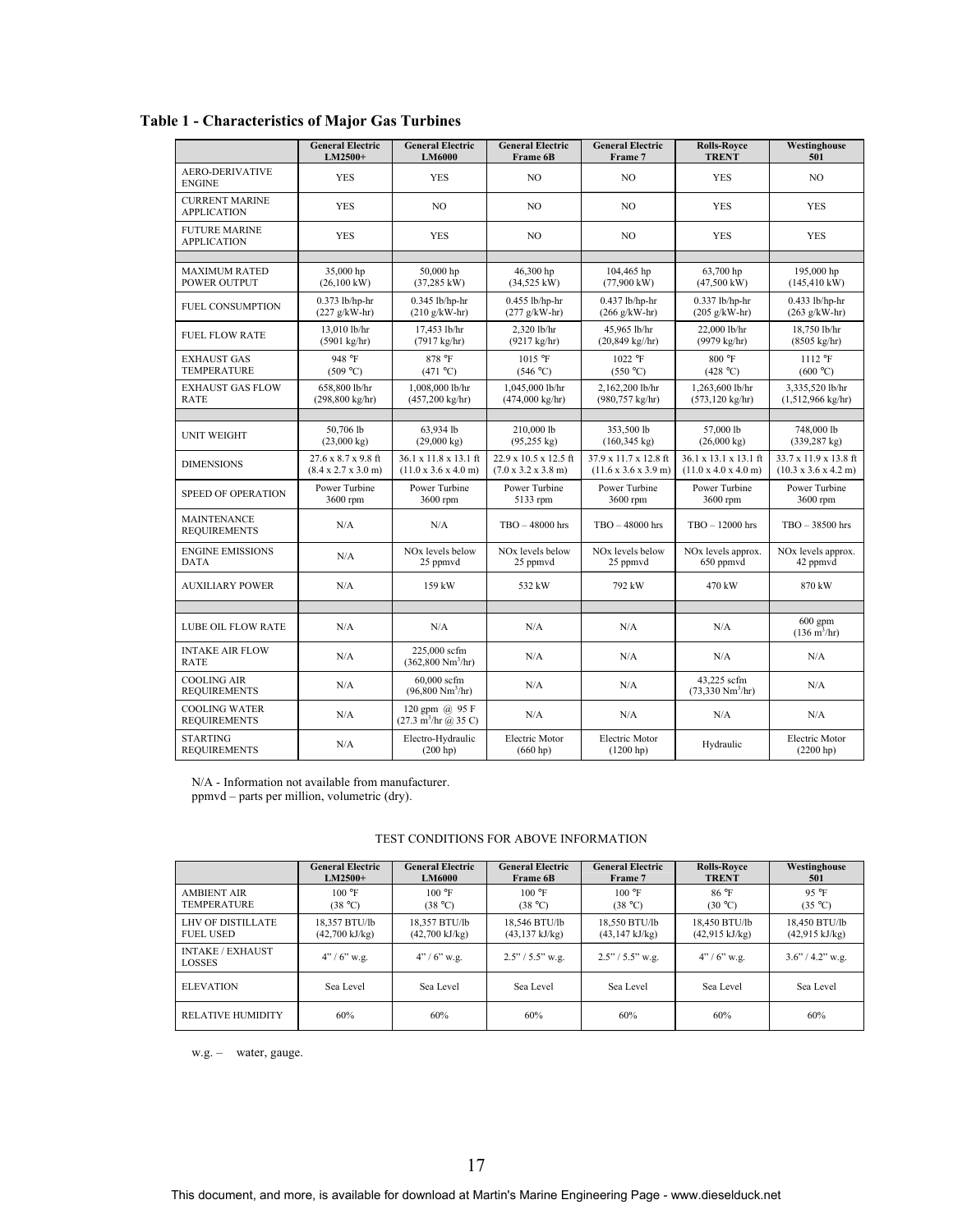#### **3.1.2 Current State of the Art Efficiency**

Table 1 presents physical and fuel consumption data on the listed engines. As will be seen, the fuel consumption for the turbines ranges from 205 to 277 g/kW-hr. This compares to the diesel's 171 g/kW-hr as a 20% to 60% penalty in fuel consumption. Further, since these engines prefer a lighter grade of fuel, there is an additional cost increase per pound of fuel that may be approximately 50%. The net result of this is that the turbines may cost as much as twice as much in fuel costs, as compared to the diesels. This of course adds to the total life cycle cost of the gas turbine propulsion plant alternative as well as a modification of the world-wide bunkers infrastructure.

#### **3.1.3 Current State of the Art Weight**

The weight of the turbines is given in Table 2 This weight is for the gas turbine alone, not including the required reduction gears. Most of the listed turbines turn at about 3600 rpm. Thus a double-stage reduction gear is required to reduce the rpm to the 100-200 at the ship's propeller.

Gears of this power and ratio will be large and heavy, often as heavy as the turbine engine itself. Indeed, a reduction gear weight of about 1 tonne per MW is likely. Thus the weight of the turbine engine must be increased from, say, 20% to 100% to account for the weight of required reduction gears. (A greater weight penalty with the lighter aeroderivative engines.)

The result of this is a range of engine-plus-gear weights as follows. As may be seen, despite large gear weights these engines are still substantially lighter than the thousand-tonne-plus diesels. This weight reduction might in some services be converted into extra revenue capacity. However, due to the noted fuel consumption penalty, this weight reduction will be completely eliminated by an increase in the required fuel capacity. The result is that there is no net reduction in machinery weight, no net increase in ship revenue, and a substantial increase in recurring fuel costs.

These economic considerations will be developed in the next chapter of this report.

|                      | <b>GE</b><br>LM2500+ | <b>GE</b><br>LM6000 | <b>GE</b><br>Frame6B | GE.<br>Frame7 | <b>Rolls Royce</b><br>Trent | West'h'se<br>501 |
|----------------------|----------------------|---------------------|----------------------|---------------|-----------------------------|------------------|
| Power                | 26.1 MW              | 37.3 MW             | 34.5 MW              | 77.9 MW       | 47.5 MW                     | 145.4 MW         |
| <b>Engine Weight</b> | 23t                  | 29 <sub>t</sub>     | 95 t                 | 160 t         | 26t                         | 339t             |
| Gear Weight          | 26t                  | 37t                 | 35 <sub>t</sub>      | 78 t          | 48 t                        | 145 t            |
| Weight, Eng+Gear     | 49 t                 | 66 t                | 130 t                | 238 t         | 74 t                        | 484 t            |

**Table 2 - Gas Turbine Weight Characteristics**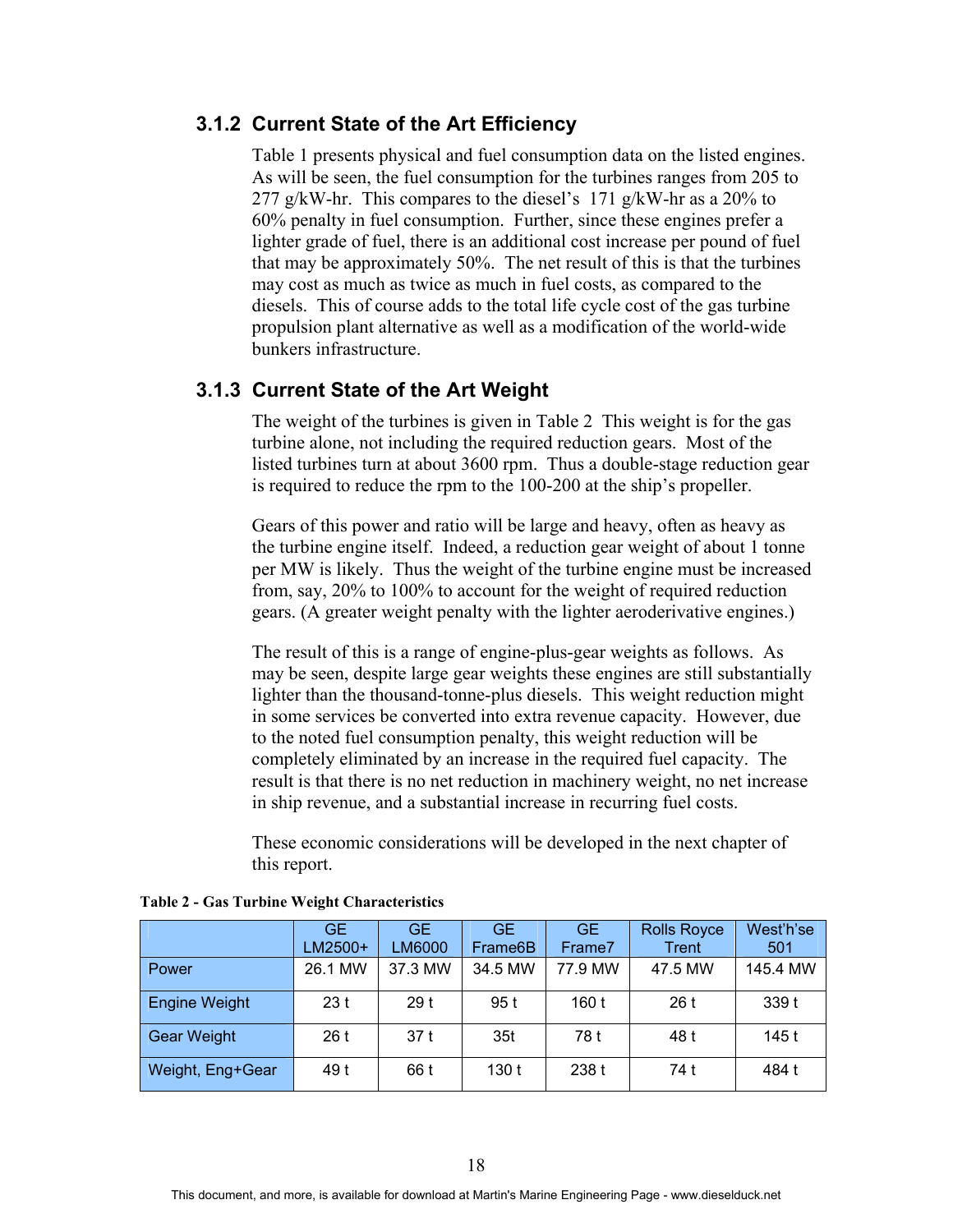#### **3.1.4 Barriers to scaling to Container Ship size**

There are no scaling barriers to using gas turbines in the propulsion of container ships. Turbine power is one option that will be assessed from the transportation efficiency point of view, in the next section of this report. As previously mentioned, the barriers to adoption of gas turbine propulsion in container ships arise from the relatively poor (compared to low-speed diesels) fuel economy of these engines.

### *3.2 Electric Drive*

Electric drive is an alternative transmission methodology rather than an alternative prime mover/power generator. This methodology consists of using a steam, diesel, or gas turbine prime mover, or an alternative power generator (fuel cells or nuclear reactor) to drive a large electric power producer (alternator). The electricity is then sent via wiring to a propulsion motor that turns the propeller. This system would more properly be called an electric transmission, as the prime drive power is still diesel or turbine produced. As may be imagined, the system introduces some losses, as mechanical energy is converted into electricity and then back into mechanical energy. Further, the large alternators and motors required may significantly drive up the weight of the system as compared with a mechanical transmission, especially when compared to the directly coupled lowspeed diesel engine configurations.

The attraction of electric drive lies primarily in the ability to distribute power demand over multiple prime movers. Thus several engines may be working together to drive one propeller. This in turn offers the possibility of adjusting load factors so that the engines operate at their most fuel-efficient points throughout a relatively wide range of ship speeds. Cruise ships are increasingly turning to electric drive, with the *Queen Elizabeth II* being a notable example. Electric drive is also of interest for ships with large hotel electric loads, such as cruise ships and warships, because it offers the possibility of having one large machinery "bank", and tapping power off for propulsion or hotel loads equally.

As has been mentioned, electric drive begs the question of how the electricity is produced – whether by diesel, turbine, or other means. In this section of this report we will address only the propulsion motor & generator portion of electric drive. Sections below will address a variety of propulsion power generation options. In this way, the present discussion of electric transmission forms a building block for subsequent discussion of Fuel Cells and Nuclear Power.

#### **3.2.1 Current State of the Art Size**

Among the largest electric drive motors currently deployed are those on the passenger liner *Queen Elizabeth II*. These motors have the characteristics given below: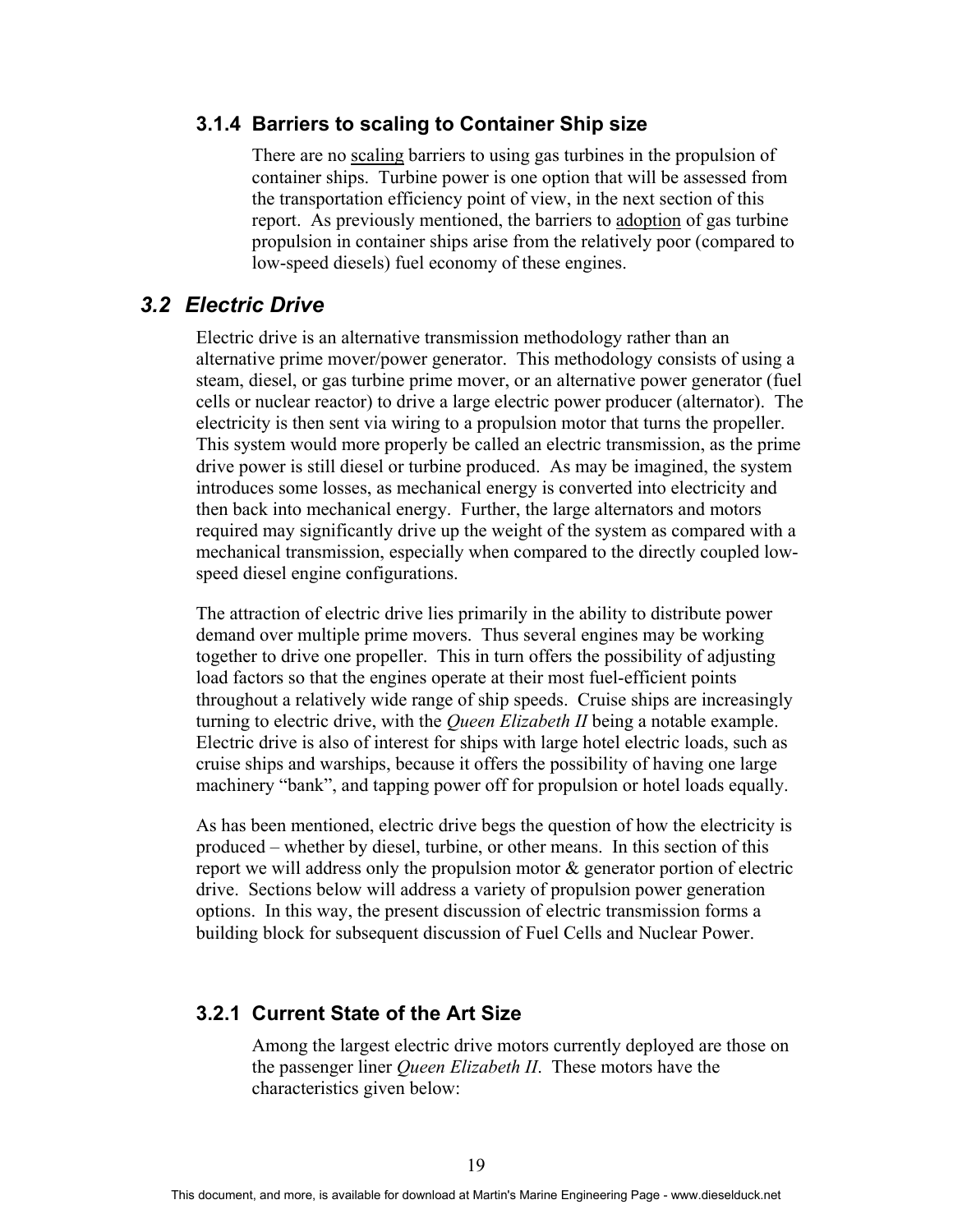- Length 4.4m
- Width 8.74m
- Height 8.4m
	- Weight 285t
- Power 44 MW
- RPM  $144$
- Power 10kVolt 3 Phase 60 Hz

Additionally, published US Navy reports indicate that the next generation of naval surface combatant – designated DD 21 – will be electrically driven. Based on current destroyer-sized warships we may thus expect the DD-21 to be fitted with two shafts each having 50-70,000 hp electric drive motors.

Limited data is available on a 35MW GEC Alstom motor, having the following characteristics:

- Length  $11.2m$
- Width 4.25m
- Height 3.75m
- Weight 230t
- Power 35 MW

A developmental motor is the superconducting homopolar motor currently being developed by General Atomics (GA). The following description is taken from a General Atomics data sheet on this project: "General Atomics is performing an assessment of superconducting homopolar motors for ship propulsion as part of the U.S. Navy's quiet electric drive effort. Homopolar motors are simple in design and offer the potential for a large weight reduction when compared to conventional motors.

Because there are no multipole components in the motor it is expected to be acoustically quiet enough to permit hard mounting directly to the ship's hull, thus greatly simplifying integration.

In order for the homopolar motor to fully exploit the advantages of reduced size and weight, the field coils must be superconducting. The coils will be conduction cooled using compact reliable devices called cryocoolers, which do not require the use of bulk liquid cryogens. GA has developed and demonstrated the reliability of conduction-cooled superconducting systems for the Navy under high shock and vibration environments that are suitable for full-scale homopolar motors. Ongoing research and development efforts by the Navy are now focusing on improving the performance and reliability of the motor's current collectors or "brushes." Dry current collectors presently under development show promise for reduced wear rates that may result in no maintenance between ship overhaul cycles.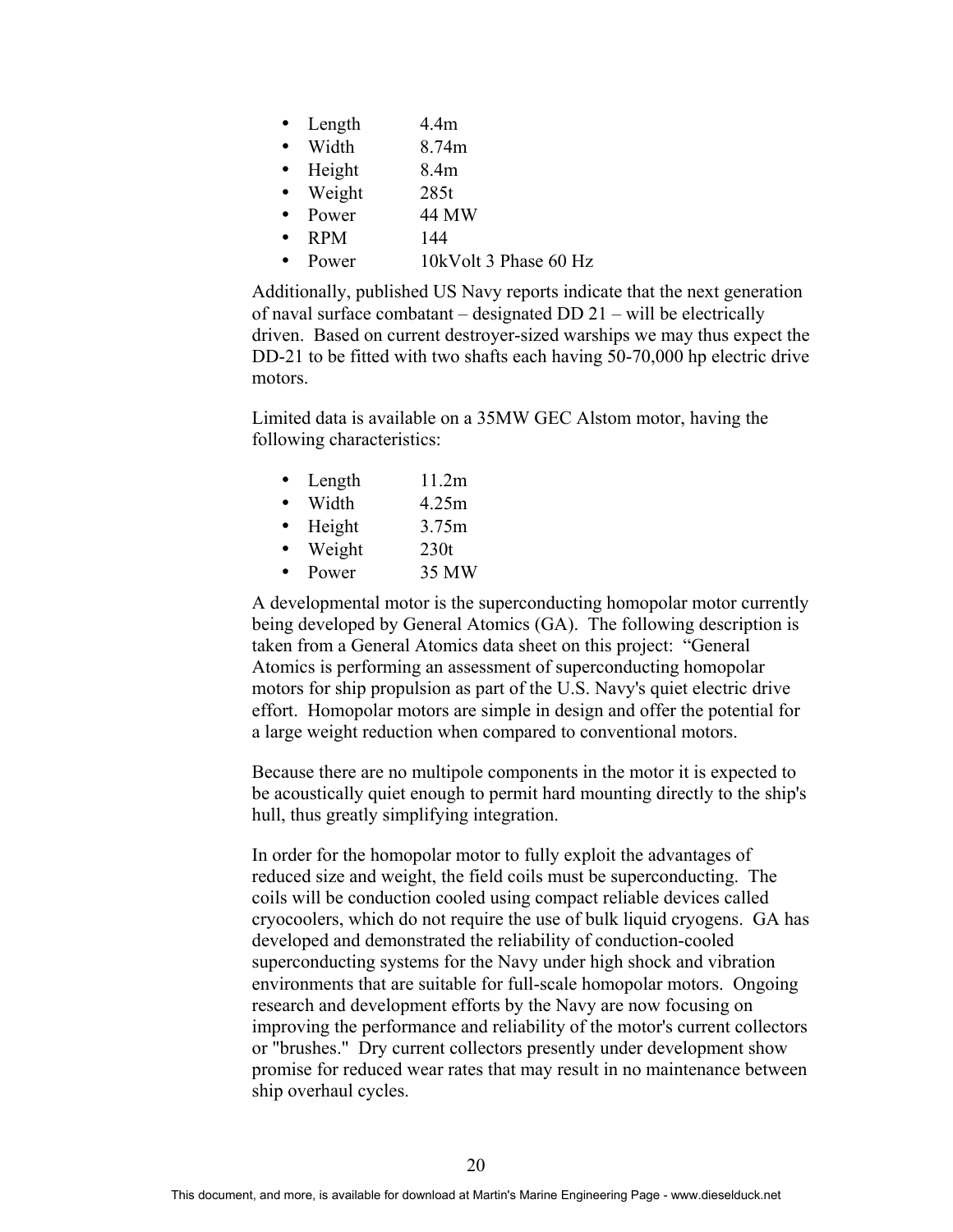The conceptual design of the 40,000 HP, 150 RPM motor was developed by the Naval Surface Warfare Center, Annapolis, MD, and is significantly smaller in diameter than any other kind of electric drive propulsion motor of equivalent speed and power, and is expected to have between 1.5% and 2% higher overall efficiency."

The physical characteristics of these motors may be approximately as follows:

- Length 4.1m
- Width 4.3m
- Height 4.3m
- Weight 113t
- Power 31 MW
- $RPM$  100

#### **3.2.2 Current State of the Art Efficiency**

The efficiency of an electric drive system depends upon a number of factors. Not least of these is the type of rectifier / inverter used, and how hard one has "pushed" the rating. For example, adding forced air cooling to some of the components will increase their rating as much as a third, but at lower efficiency.

For a general-purpose efficiency estimate it is not unreasonable to expect electric drive to have a net system efficiency of 90%. This is the ratio between installed engine power and net delivered propeller power.

#### **3.2.3 Current State of the Art Weight**

The paragraphs given above provide some characteristics for existing and future ship propulsion motors. From this limited data it is possible to extract a menu of weight vs power, as shown below.

| Motor              | Technology         | Weight | Power | kg/kW |
|--------------------|--------------------|--------|-------|-------|
| $QE-2$             | Conventional<br>AC | 285t   | 44 MW | 6.47  |
| GEC/<br>Alstom     | Conventional<br>AC | 230t   | 35 MW | 6.57  |
| General<br>Atomics | Superconducting    | 113t   | 31 MW | 3.65  |

#### **Table 3 - Electric Drive Weight Characteristics**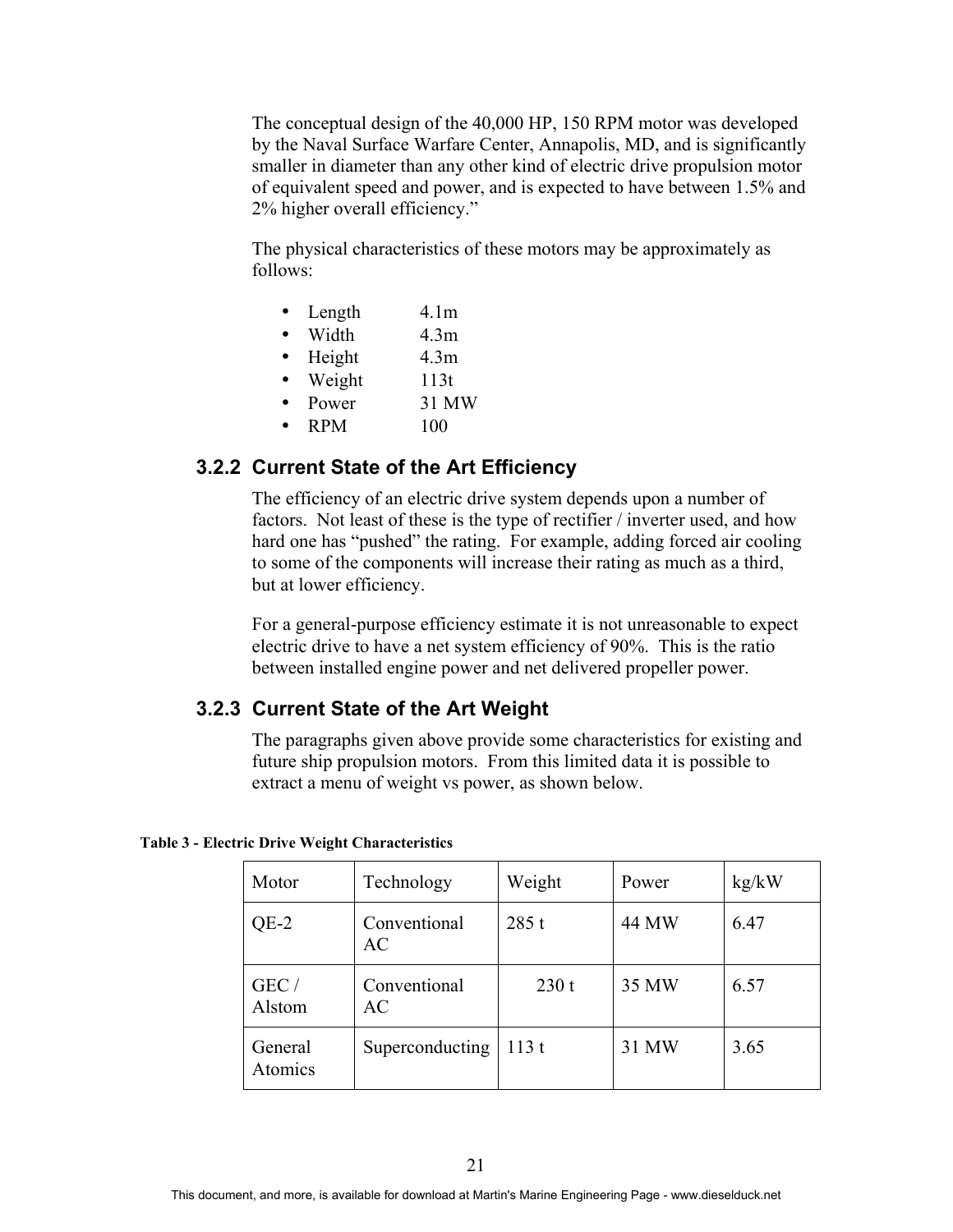For the purposes of the present study, then, it appears reasonable to state that current technology motors are available at about 6.5 kW/tonne, and that future technology motors may become available at about 4kW/t. (The author has rounded the figure of 3.65 to 4 in order to reflect the developmental status of the motors. It would be unrealistic to use a prototype figure to three significant digits to represent a production unit that may be ten years away.)

#### **3.2.4 Barriers to scaling to Container Ship size**

There are no barriers to scaling electric drive technology to container ship size, at least not when using current state of the art motors. Indeed, the drives on the QE 2 are very nearly of the size required for container ships. Further, ongoing R&D programs including those motivated by the DD-21 and other Navy acquisition programs, will assuredly result in advances and developments of electric motor drive technology for marine propulsion.

#### *3.3 Nuclear – Electric Propulsion*

Nuclear power has not been considered since the NS *Savannah* in the 1950s. The Savannah experience is complex and cannot be adequately summarized here. In brief it was that the manning requirements, due to the high degree of training required, and fearful port regulations impaired further development of nuclear merchant ships.

A new type of nuclear power plant has been recently proposed, designated the gas turbine modular helium reactor (GT-MHR). In this type of reactor the heat of reaction causes helium gas to expand. The helium is "blown" across a turbine coupled to an electric alternator. Because of the balance of the reaction this type of reactor is fail-safe: If left uncontrolled it will "wind down" to an idle mode.

The GT-MHR has suggested to several observers an application for shipboard use. Indeed, a parallel CCDOTT project is studying the application of the GT MHR to the FastShip Atlantic vessel.

Conceptually the GT-MHR is similar to a gas turbine, except for the existence of a nuclear reactor instead of fuel burners, and the choice of a closed helium cycle, resulting in a decrease in the compression ratio. Helium is heated by the nuclear reaction and expands across the blades of the turbine. The helium is recondensed and redelivered to the hot side of the reactor. The turning turbine produces torque, and in some cases is directly coupled to a generator (within the containment shell) for direct delivery of electrical power.

To further improve the thermal efficiency from that of a simple cycle, a heat recuperator recovers residual energy from the turbines, reducing the reactor size, while a precooler and an intercooler reduce the compression power demand. With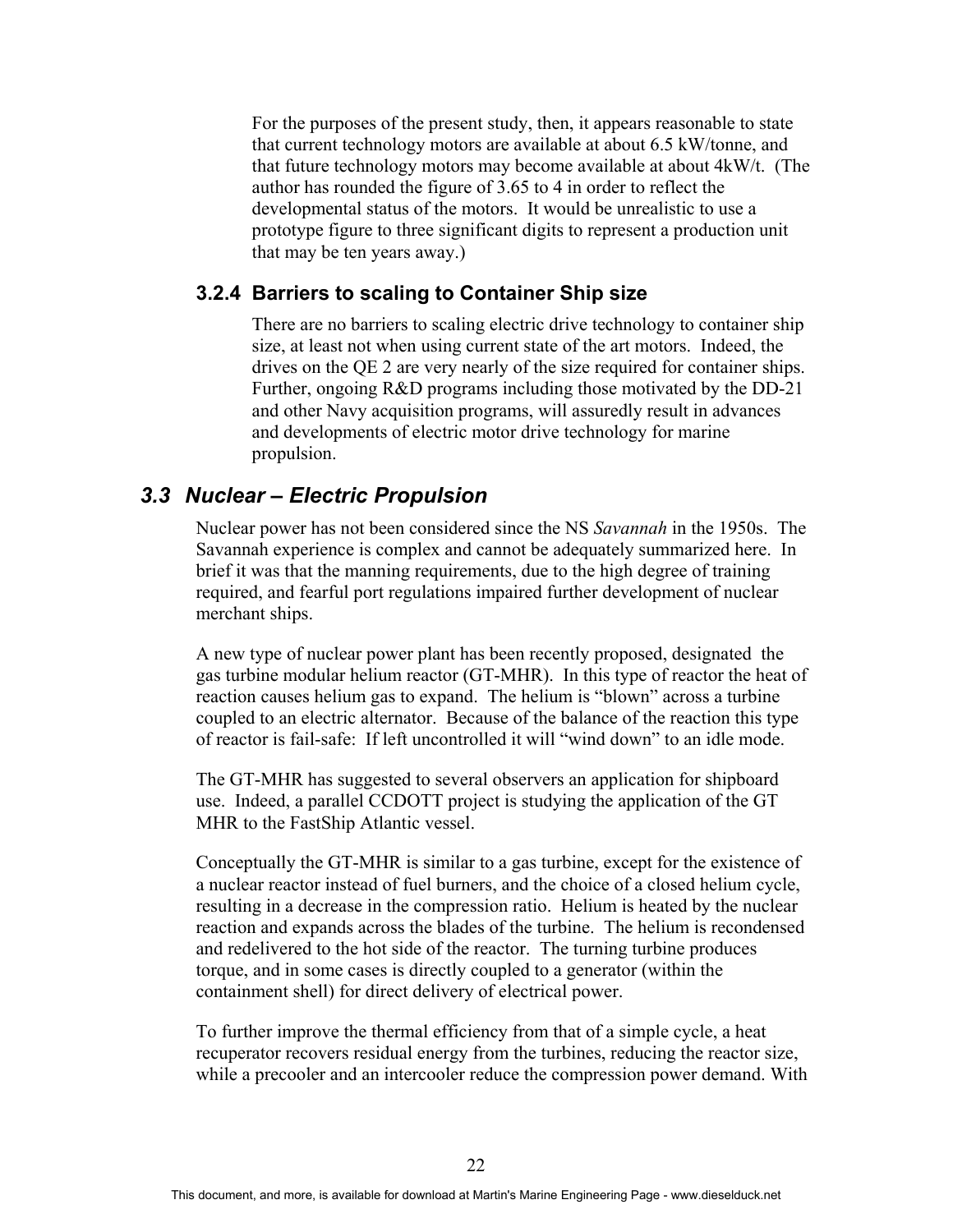such characteristics, a nuclear power plant could achieve a 47.6% thermal efficiency.

Helium is the preferred working fluid for several reasons. This monatomic and low-molecular-weight gas peaks in efficiency at a relatively low compression ratio, imposing small mechanical loading on the turbine blades. It has a high



**Figure 2 - Helium Flow Circuit in a GT-MHR Propulsion Module**

specific heat capacity, high gas constant and a relatively high thermal conductivity, properties which make compact components possible. On the other hand, its low density and high gas constant allow high flow rates without Mach restrictions as in conventional turbines. Its inertness reduces radioactivity within the turbomachinery. The main limitation of helium is cost.

The conceptual container ship GT-MHR powerplant could be as depicted in Figure 2. The plant depicted shows a configured envisaged for two-shaft operation, with one reactor vessel (RV), and two power conversion vessels (PCV). Both the RV and the PCV are located within a radiological containment perimeter. The PCV would produce electric power, which would then be fed to the ship's propulsion motors. Container ship versions of this system would probably utilize a single PCV, for a single shaft ship.The main attribute of a GT-MHR, provided that it has a low power or a low power density, is its capacity to tolerate a full loss of coolant without core meltdown (a critical factor in reactor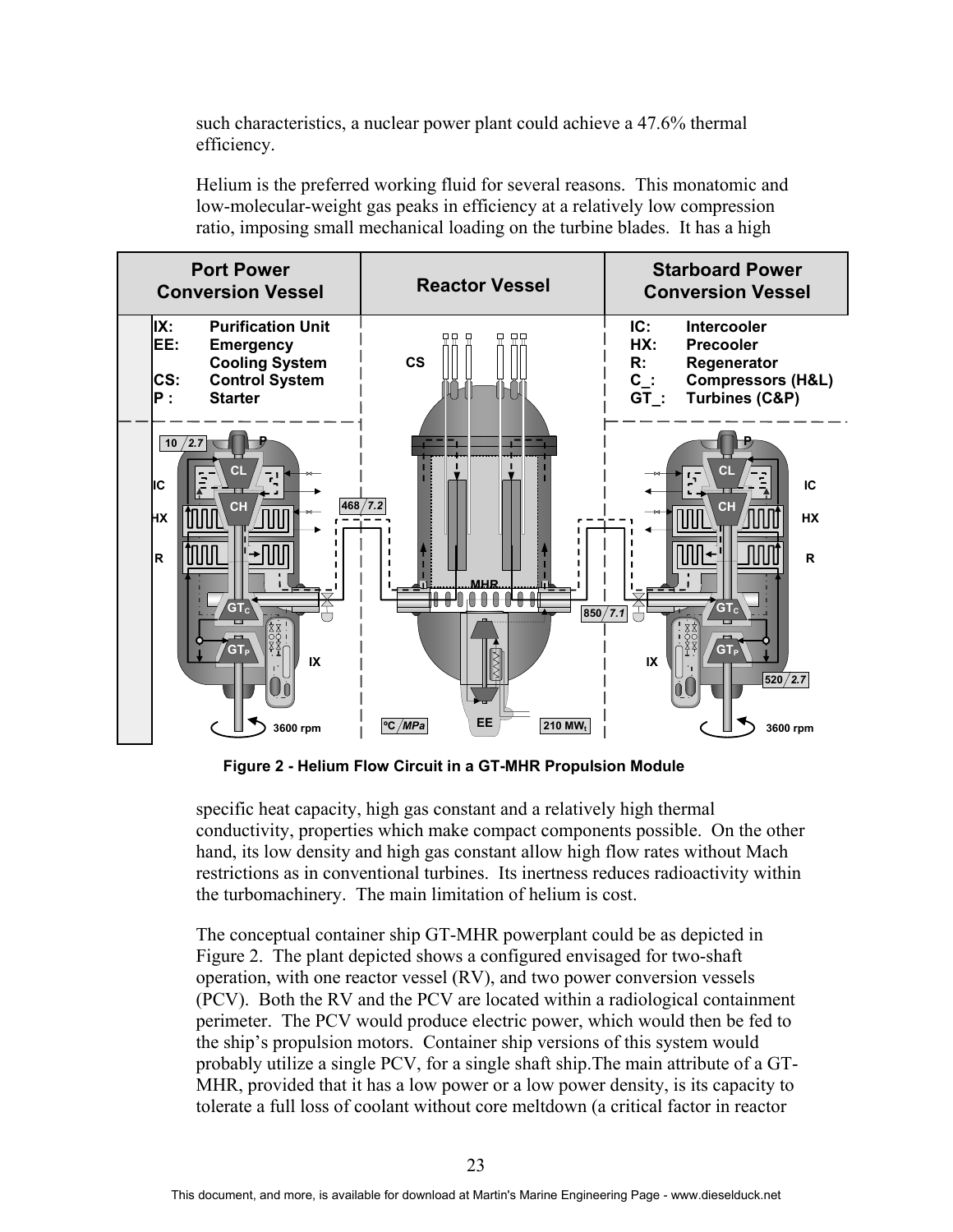licensing) and the stability of the coolant. Safety resides in a microencapsulated fuel that can retain fission products during such an accident, its capacity to passively shut down the reactor if temperature increases (Doppler effect), and a safety-related favorable core geometry. In the General Atomics GT-MHR, each fuel element is a hexagonal-prismatic graphite matrix 0.8 m high and 0.3 m between faces, with 3000 fuel compacts in 94 channels, plus 108 cooling channels. The elements are arranged in an annular core with internal and external reflectors. Each fuel compact is 5 cm high and 1.2 cm in diameter, and contains hundreds of thousands of tiny refractory particles  $(615 \mu m)$ , with uranium encapsulated in several layers of porous carbon, silicon carbide and pyrolytic carbon (TRISO). This fuel design has been proven at high temperatures for about three decades, and tested to almost its theoretical burnup.

To remove fission heat, helium is injected to the RV at 7.1 MPa, from the PCV. It ascends through the RV periphery, descends cooling the reactor core, and returns to the PCV, expanding through the compression and power turbines. The ICR cycle is used for a better thermal efficiency, and two compressors make up for expansion and friction pressure drop. Power level control is provided by gas pressure adjustment at nominal efficiency, and by a power turbine by-pass. Figure 6 schematizes the gas flow for one of the GT-MHR modules as applied to FastShip.

### **3.3.1 Current State of the Art Size**

GT-MHRs, and nuclear reactors in general, experience significant economies of scale. Thus most development attention is focused on the deployment of large land-based power generation capabilities. This is in contrast to most alternative propulsion concepts where the problem of scaling up to ship size exists. In nuclear power we are challenged to scale down to ship size.

In the USA the greatest advocate of the GT-MHR has been General Atomics Corp, in San Diego CA. General Atomics is, on a program parallel to the present one, developing a conceptual description of a GT-MHR power plant for the FastShip Atlantic (FSA) cargo ship. This ship application requires about 250 MW total. The GA concept for the FSA application is a two-reactor plant, with two RV/PCV units operating in parallel. This is a fortuitous development decision as it allows the present project to use just one-half of this system for a conventional type container ship.

#### **3.3.2 Current State of the Art Weight**

The weights for a complete GT-MHR powerplant, including propulsion motors, is given in Table 4. Added to that table is a column of comparable line item weights for a direct drive low speed diesel powerplant. Note that the diesel plant includes fuel for an estimate 6000 nm range. The nuclear fuel is included as well, but this is not so closely tied to a particular range.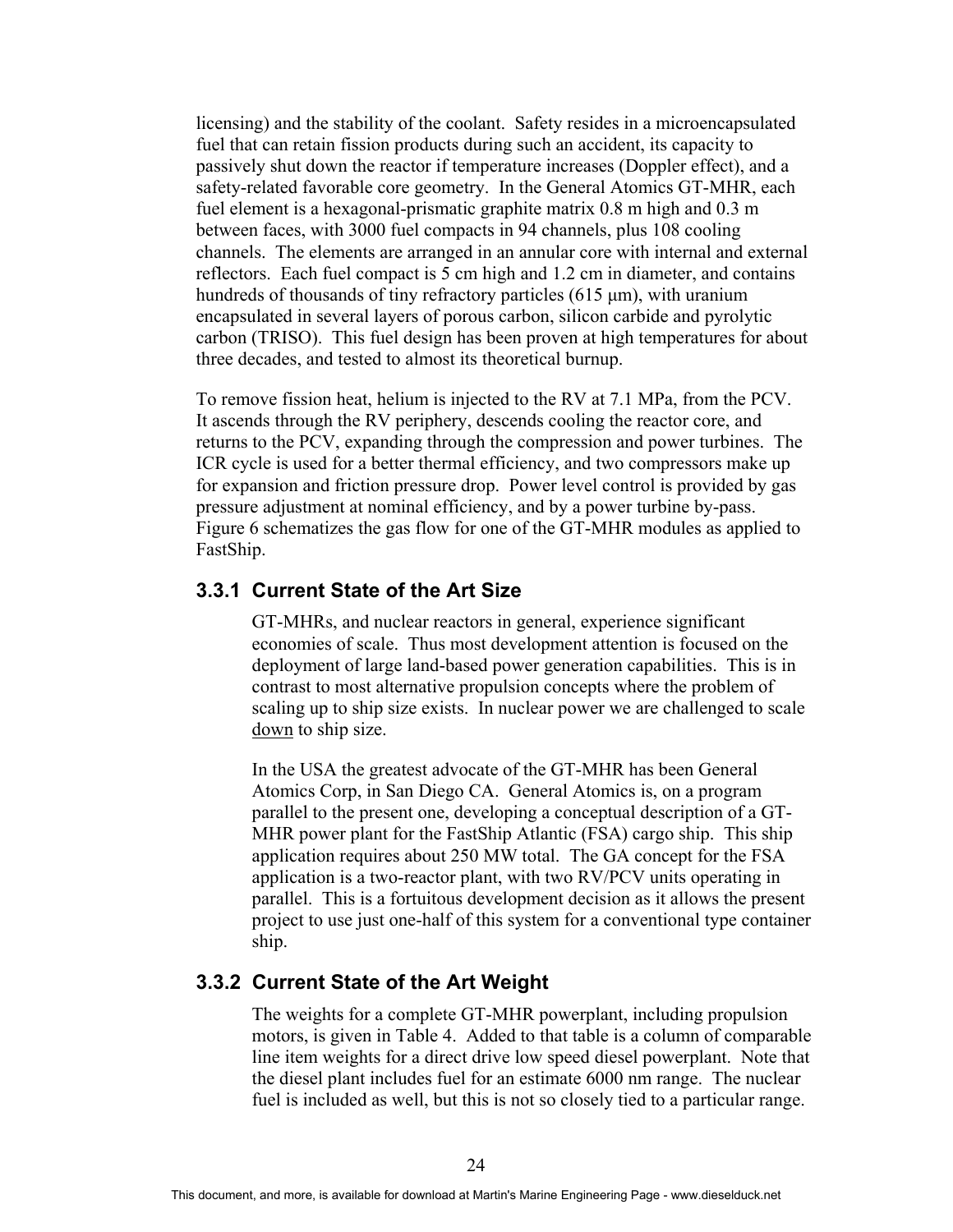What is surprising is that the nuclear plant is competitive in weight with the diesel plant. And, in addition, it produces 83% more power. In other words it has a substantially improved weight per MegaWatt as compared to the diesel. Of course, it shares this attribute with a gas turbine, which is also lighter than a diesel, but as will be explored later the nuclear plant has no additional fuel weight, whereas the gas turbine plant loses nearly all of its weight advantage due to an increase in the associated fuel weight.

#### **3.3.3 Barriers to scaling to Container Ship size**

The barriers to application of the GT-MHR are not technological barriers associated with scaling the powerplant. As has been mentioned the scaling involved is a scaling down to be small enough for a container ship. And the barrier to this scaling will be economic, more than technological.

Of course, a nuclear powered container ship will face barriers in the form of regulation, port admissibility, and public acceptance, but these factors – vitally important though they are – are outside the scope of this project.

| Nuclear Plant        |                   | Diesel Plant |                                                        |
|----------------------|-------------------|--------------|--------------------------------------------------------|
| Description          | <b>1/2 FSA</b>    |              | MAN B+W K98                                            |
| Reactors             | 450t              |              |                                                        |
| Shielding            | 1250t             |              |                                                        |
| Generator            | 800t              | Engines      | 2157t                                                  |
| <b>Foundations</b>   | 250t              |              |                                                        |
| <b>Motors</b>        | 400t              |              |                                                        |
| <b>Motor Control</b> | 100t              |              |                                                        |
| <b>Helium System</b> | 7.5t              |              |                                                        |
| <b>Heat Exchange</b> | 50t               | Margin       | 216                                                    |
| Cabling              | 50t               |              |                                                        |
| Margin               | 336t              | Fuel         | 2817t                                                  |
| <b>TOTAL</b>         | 3693.5t           |              | 5190t                                                  |
| Power                | 125 MW            | Power        | 68 MW                                                  |
| <b>Note</b>          | FastShip Atlantic |              | Nuclear plant is one half of plant being conceived for |

#### Table 4 - GT-MHR Propulsion plant weight, compared to diesel plant weight

FastShip Atlantic Diesel plant estimates are intentionally optimistic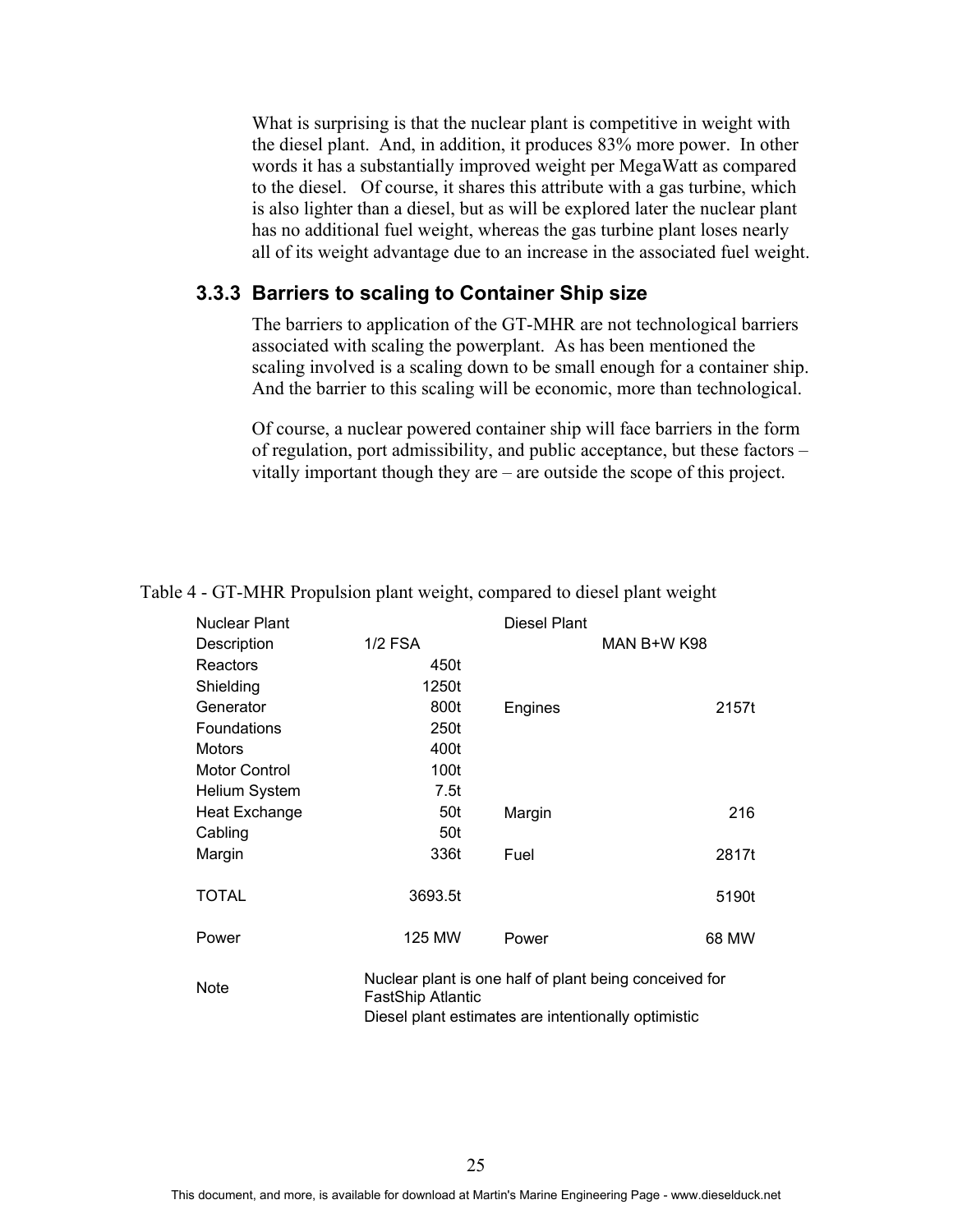## *3.4 Fuel Cell – Electric Propulsion*

Fuel cells are an emerging technology. A fuel cell converts hydrogen fuel into electricity directly. There are no moving parts – the electricity is released when the hydrogen molecule is broken up.

As such, a fuel cell may be thought of as an alternative to a diesel generator. It is indeed such an alternative, with the advantage of having no moving parts and a very high fuel conversion efficiency.

The fuel cell reaction works only on the hydrogen in the fuel. When running a fuel cell with a hydrocarbon liquid fuel it is necessary to first reform the fuel into hydrogen and CO2. As part of or prior to the reformation, it is also vital to remove the sulfur from the fuel before it is used. This process represents an ancillary load on the cell, and requires additional space and weight.

Also, the fuel cell reaction is chemically the same as combustion: Hydrogen is combined with oxygen and released as H2O vapor. Fuel cells thus have the same air intake and exhaust uptake requirements as combustion engines. They also produce waste heat, which is dissipated to cooling water. In all these senses the fuel cell is a direct replacement of a diesel generator.

The advantages of fuel cells are that they lack moving parts, which implies reliability. This is only true, however, for the fuel cell itself. The fuel reformer will certainly be mechanically complex. As will be shown below fuel cells also demonstrate high power density and high thermal efficiency. Use of fuel cells may potentially result in a reduction in plant weight, a reduction in plant complexity, and a negligible reduction in fuel consumption. These advantages may be enough to draw electric propulsion into the ranks of container ships.

### **3.4.1 Current State of the Art Size**

There are no fuel cells on the market specifically configured for ship propulsion. However, fuel cells by their very nature are assembled out of "stacks" of cell elements, in a fashion similar to the way batteries consist of assembled cells. Because of this inherently modular design fuel cells can relatively easily be assembled to almost any size. Nevertheless, there are at present no known fuel cells over 1 MW.

### **3.4.2 Current State of the Art Efficiency**

Net fuel cell plant efficiency (from the VINDICATOR project discussed below) ranges from 42% at 10% load to 51% at most-efficient load. This translates to an equivalent Specific Fuel Consumption of 165 to 200 g/ kW-hr. This compares quite favorably with a low speed diesel at a catalog (presumably "best case" fuel consumption of 171 g/kW-hr. Thus total ship fuel consumptions will be similar between fuel cells and low speed diesels.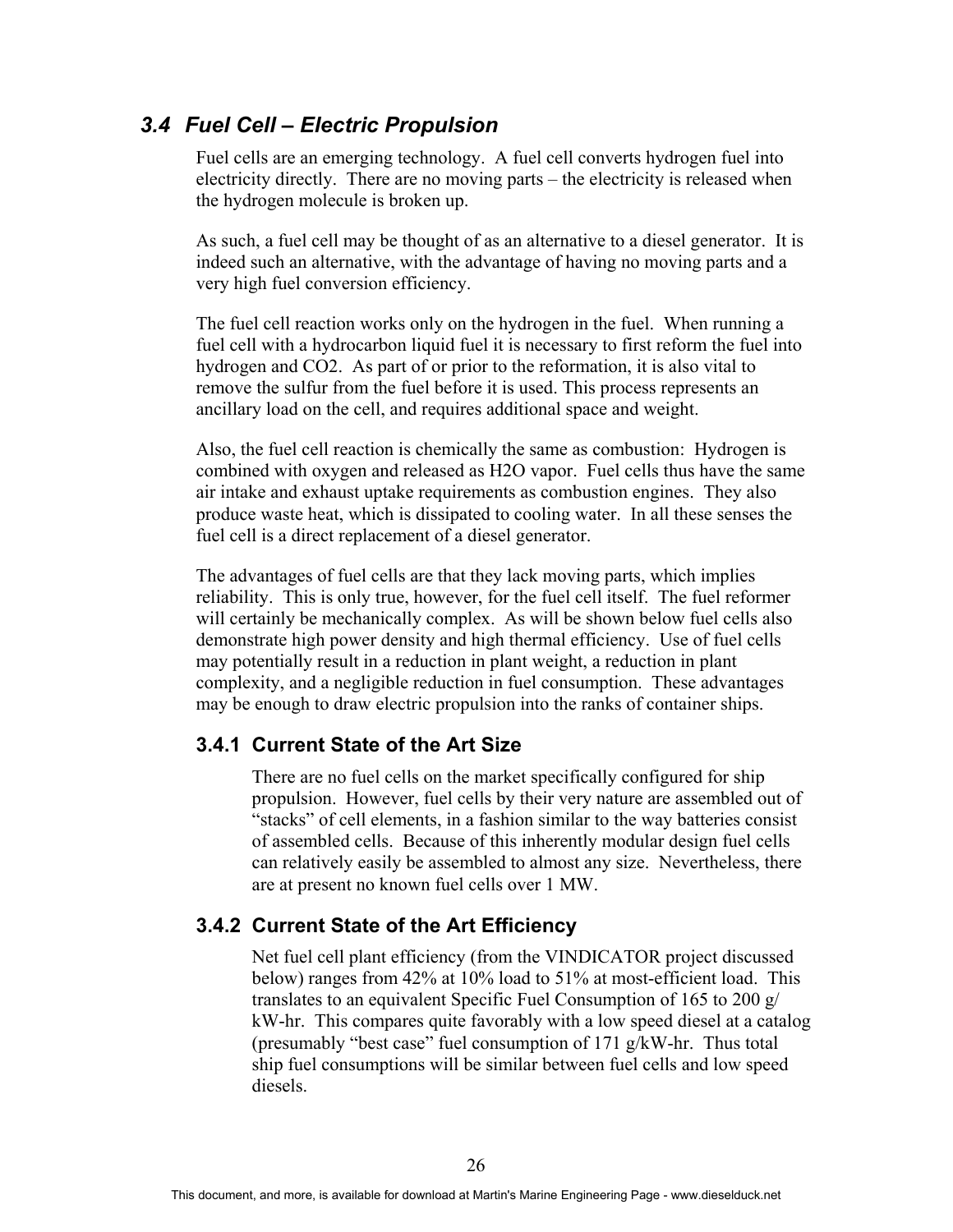### **3.4.3 Current State of the Art Weight**

Current fuel cells have power densities slightly better (denser) than generator sets. The hydrogen fuel cell stack is smaller and more compact than the portable generators they replace. However, the fuel cell reaction works only on the hydrogen in the fuel. When running a fuel cell with a liquid hydrocarbon fuel it is necessary to first reform the fuel into hydrogen and CO2. This process represents an ancillary load on the cell, and requires additional space and weight.

Perhaps the most mature fuel cell demonstration project was a project to install fuel cell propulsion generators on the USCGC *VINDICATOR*. The *VINDICATOR* is a former T-AGOS monohull ship, driven by two 800 hp motors energized by four 600 kW diesel generators. The project, performed by JJMA under contract to the US Coast Guard, was to replace the diesel generators with Molten Carbonate fuel cells.

The project concluded that the replacement was feasible, but that the fuel cell power plant would be slightly larger and heavier than the medium speed diesels they were replacing. The figures given in the JJMA final report are as follows:

- Length  $26 \text{ ft} (7.9 \text{ m})$
- Width  $7 \text{ ft} (2.1 \text{ m})$
- Height  $11.5 \text{ ft} (3.35 \text{ m})$
- Weight 12,000 lbs (Stack only) est. 24,000 lbs complete module (11 t)
- Power  $625 \text{ kW}$

Note that the *VINDICATOR* project was replacing medium speed diesels, whereas the present project on container ships considers slow speed diesels as the baseline. As a comparison, consider Table 5 which expresses the baseline low speed diesel and the *VINDICATOR* fuel cell, both in terms of kW / tonne. The fuel cell plant is approximately half to two-thirds the weight per kW of the diesel plant. Indeed, as will be explored later, the weight reduction of the fuel cell is enough to "pay for" the weight addition due to use of electric transmission.

#### **Table 5 - Comparison of power densities of Fuel Cell and Low Speed Diesel**

| <b>VINDICATOR FUEL CELL</b>               | <b>LOW SPEED DIESEL</b>                   |
|-------------------------------------------|-------------------------------------------|
| 625 kW                                    | 68000 kW                                  |
| 11 t Power generation total               | 2157 t Diesel Engine                      |
| Net: $56.8$ kW / tonne<br>Net: 17.6 kg/kW | Net: $31.5$ kW / tonne<br>Net: 31.7 kg/kW |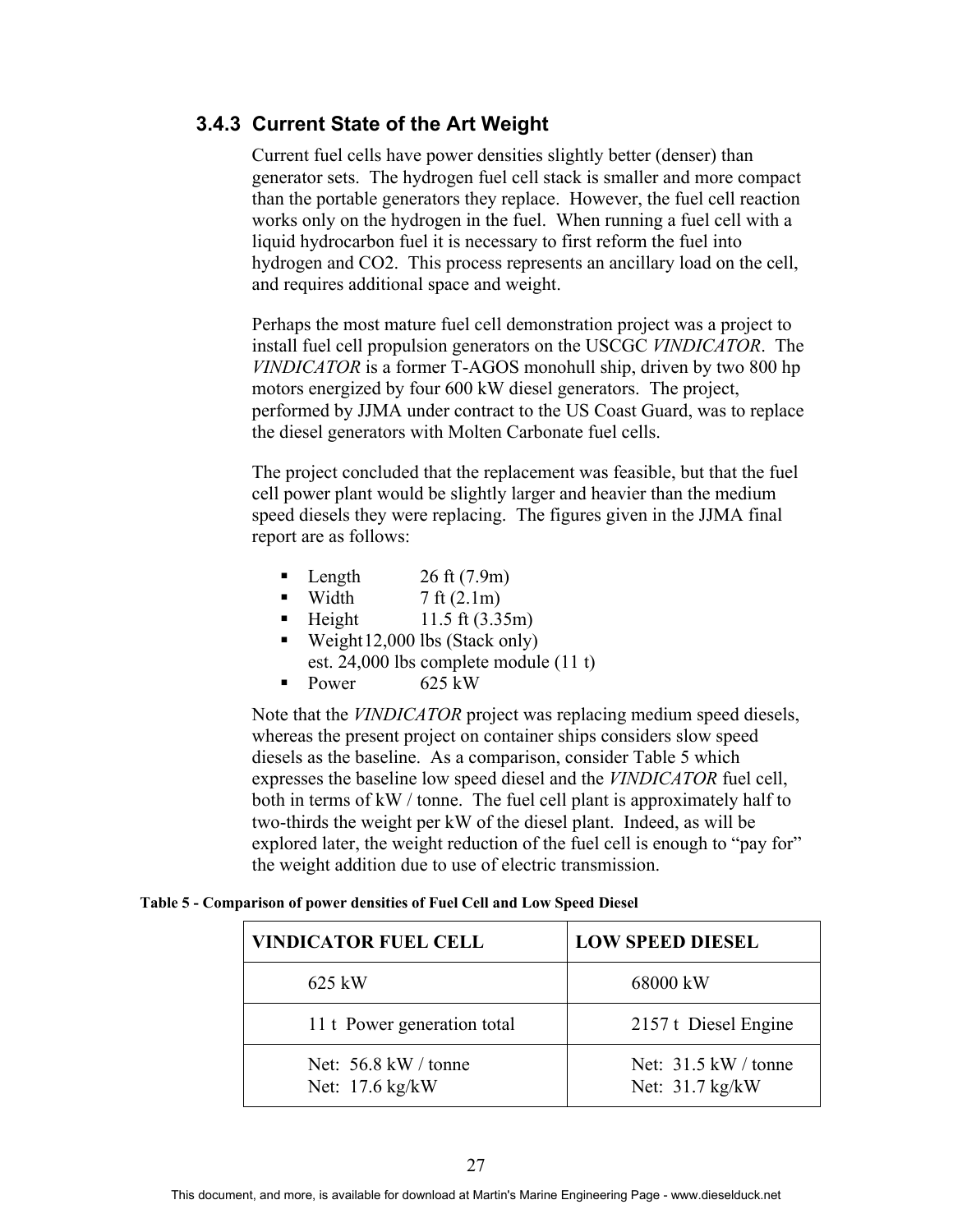#### **3.4.4 Barriers to scaling to Container Ship size**

There are two primary barriers to fielding fuel cell propulsion systems on container ships: Size and Reliability. While the fuel cell chemistry is very simple and attractive, at the present time this chemistry is supported by a complex system of fuel reformers, fuel cell controls, and other ancillary systems. As a result the reliability of the fuel cell system is not up to the standards needed. In addition, the manufacturing infrastructure is geared toward much smaller production.

The fuel cell stack itself has an MTBF estimated at 65000 hours (*VINDICATOR* Project), but the system MTBF for the total plant in that project is only 1385 hours.

The research efforts to date have advanced the chemistry of the fuel cell stack. The next step in development and deployment of fuel cells will be to refine their necessary ancillary systems.

Of course, the other barrier to deployment of container ship fuel cell plants is the absence of units of 50-100MW on the market. Indeed, the largest known units are less than 1 MW. However the fuel cell industry is aggressively pursuing the fixed site domestic power utility market, and units of container ship size may be expected in the next five to ten years.